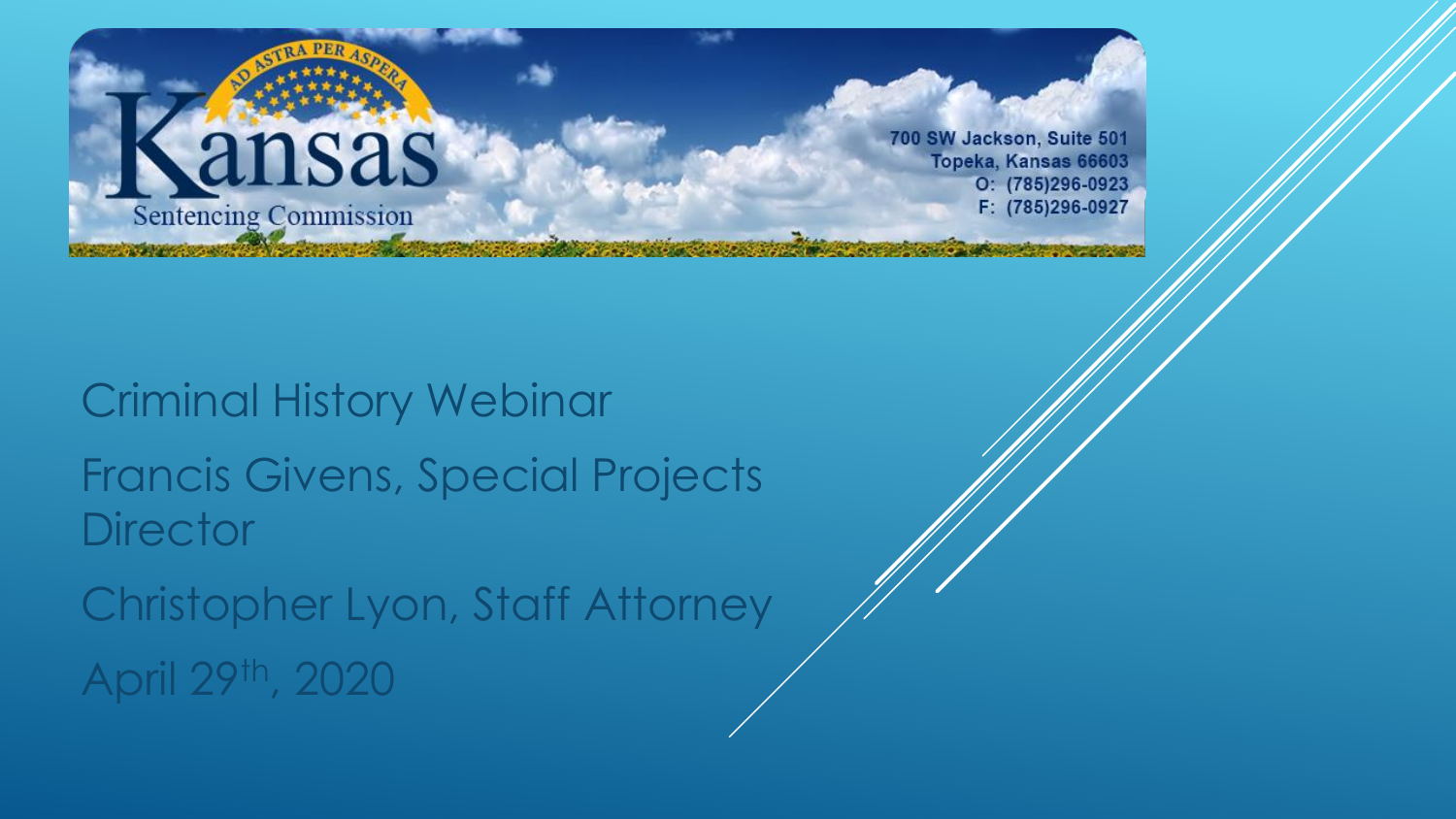#### UPDATE FROM HB 2170 WEBINAR

 $\triangleright$  "Thus, we hold that the K.S.A. 2017 Supp. 22-3716(c)(9)(B) exception, which allows a trial court to revoke a probationer's probation without first imposing graduated sanctions if the probation was granted as a result of a dispositional departure, **applies only to probationers whose offenses or crimes of conviction occurred on or after July 1, 2017**." *State v. Coleman*, 2020 WL 1814334, at \*4 (April 10, 2020).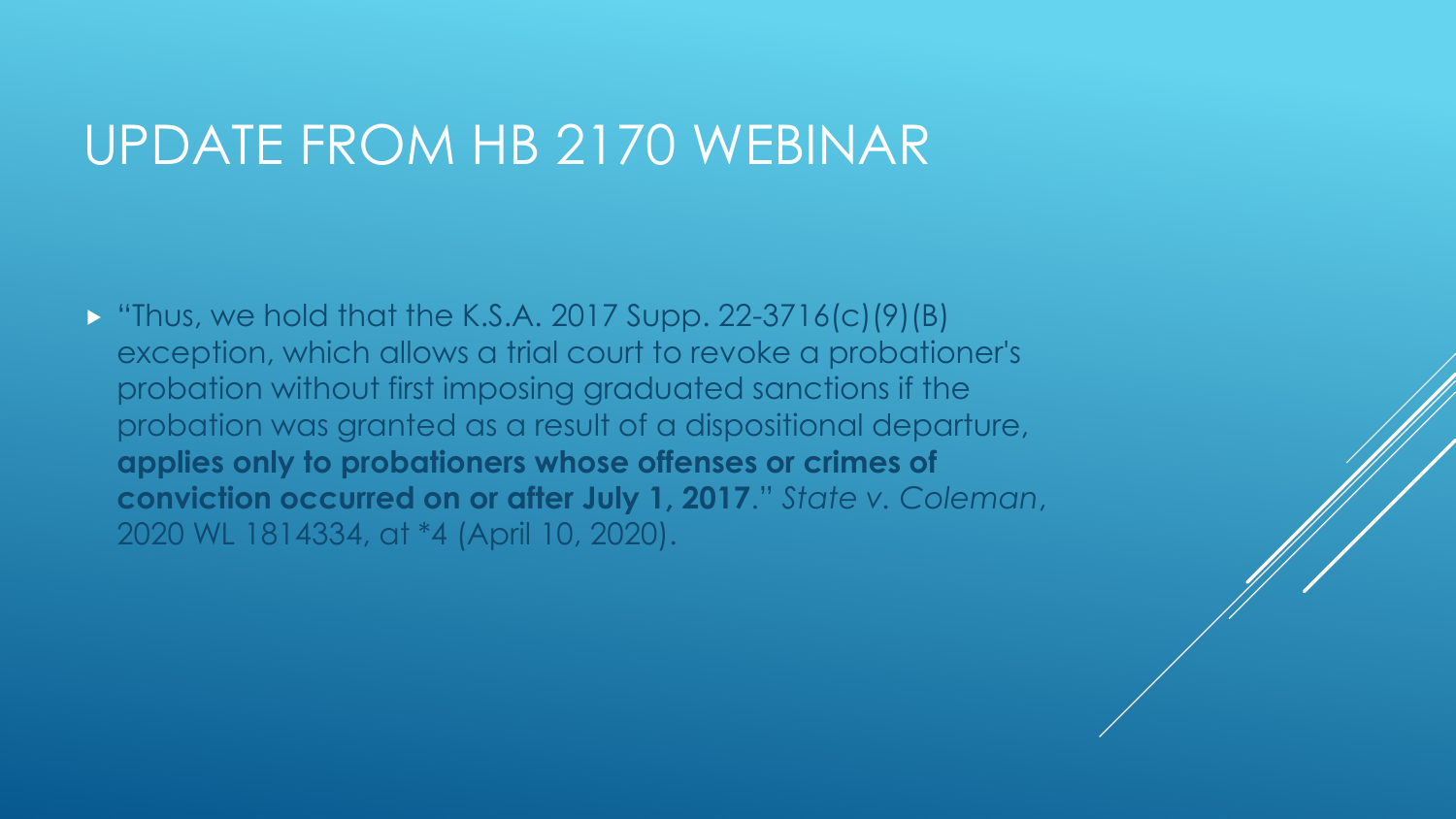

#### **WEBINAR RULES**

Q&A **Polling** Follow up survey



#### **OVERVIEW**

What counts as a conviction? Scoring prior convictions FAQ

### WELCOME TO THE WEBINAR!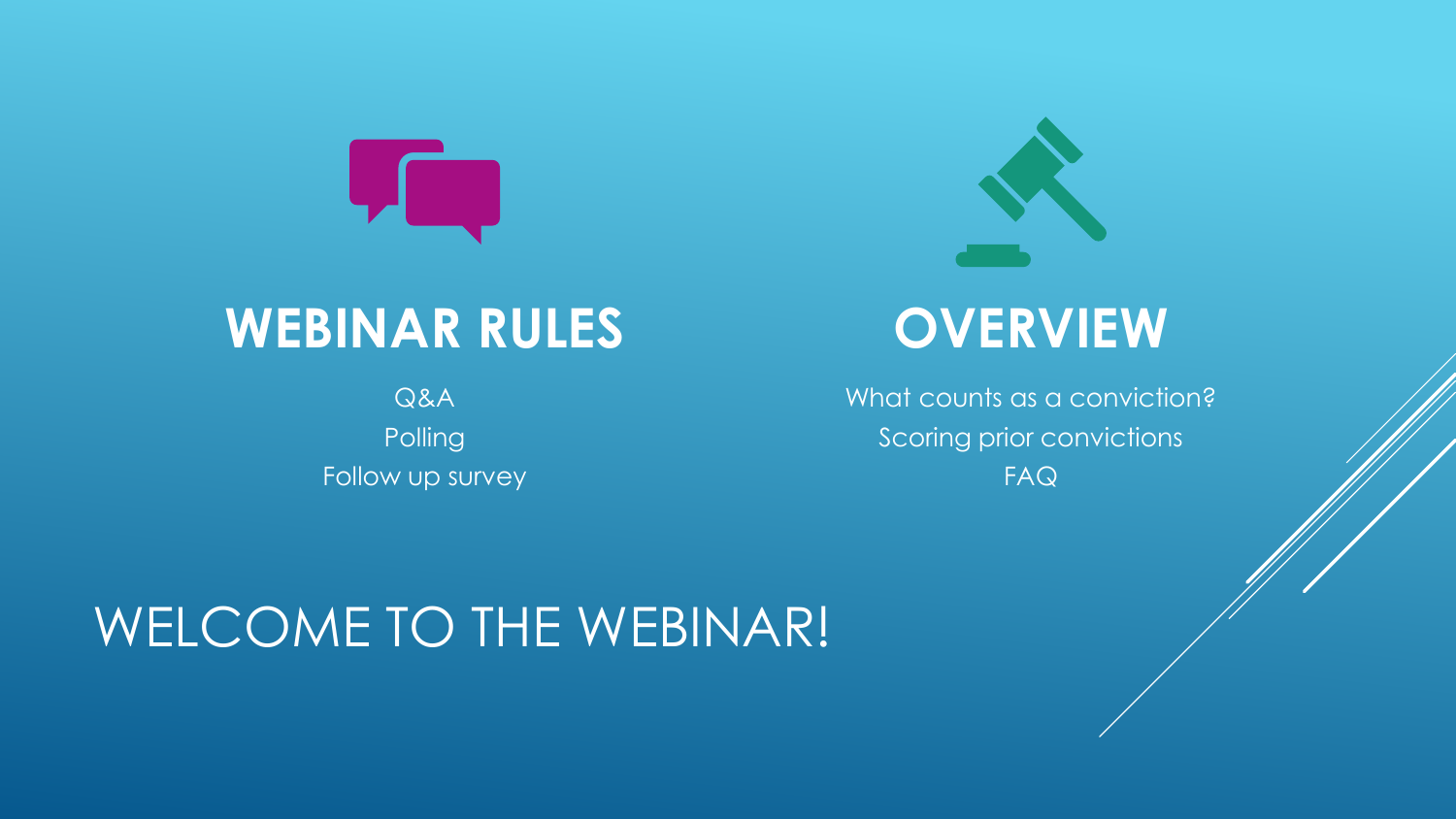### WHAT COUNTS AS A CONVICTION?

- Any conviction that occurred prior to the imposition of sentence in the current case
- ▶ Can't be another count in the current case
- ► Can't be another count that was joined for trial (consolidation)
- **Does not matter whether the crime actually occurred before sentencing in the current case; just that defendant was convicted prior to sentencing in the current case**
- $K.S.A. 2019 Supp. 21-6810(a).$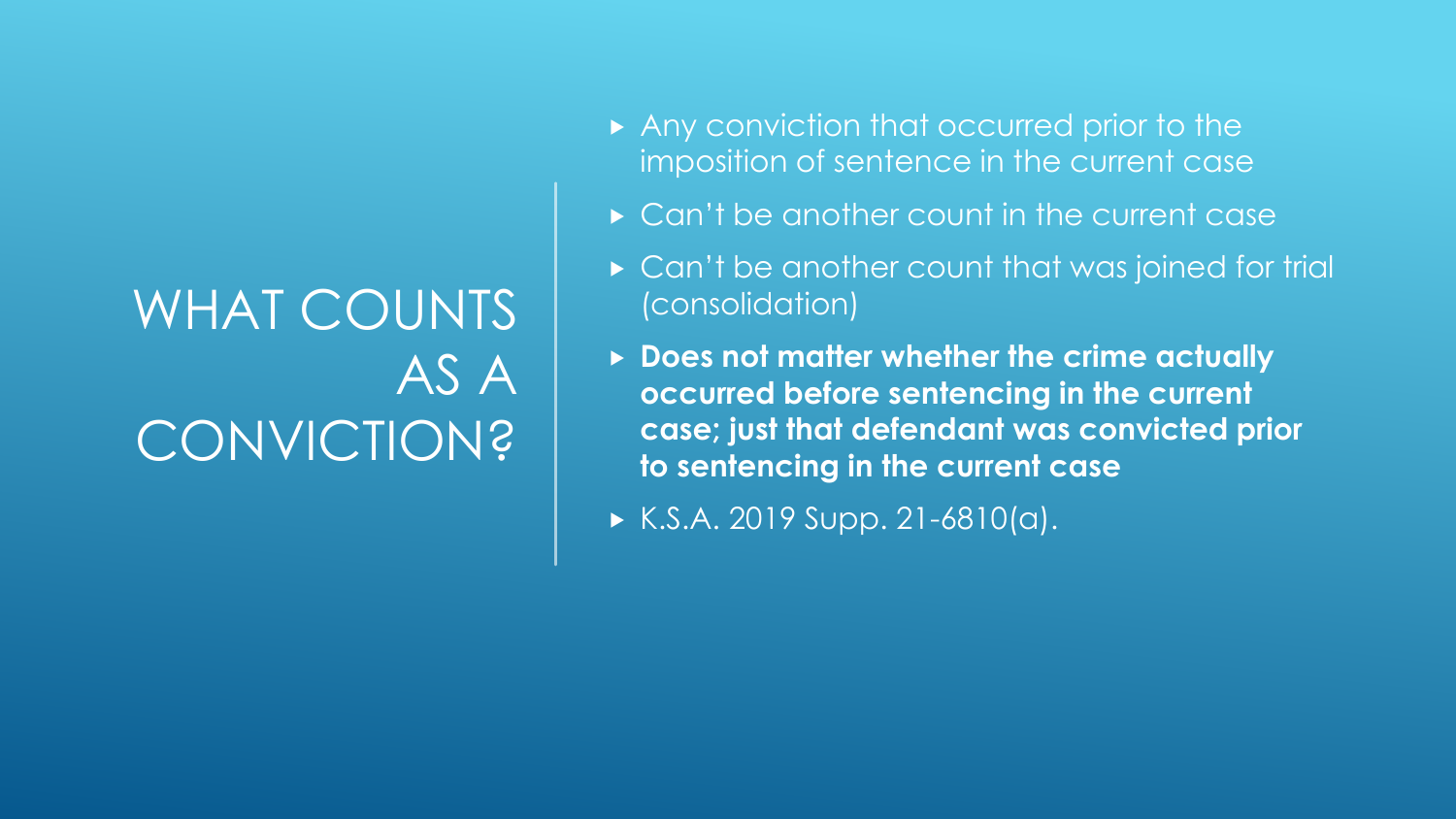### POLL

- **John committed a theft on July 1, 2019. He was charged with the theft on July 2nd, 2019.**
- **Before John was picked up on the warrant, he committed a burglary in another county on July 13th, 2019.**
- **John pled guilty to the burglary charge and was sentenced on January 2, 2020.**
- **John then pled guilty to the theft charge on April 1, 2020.**
- **The PSI writer wants to use the burglary charge as a prior conviction, but defense counsel objects.**
- **POLL QUESTION: Can the burglary charge be counted as a prior conviction even though the offense occurred after the theft charge?**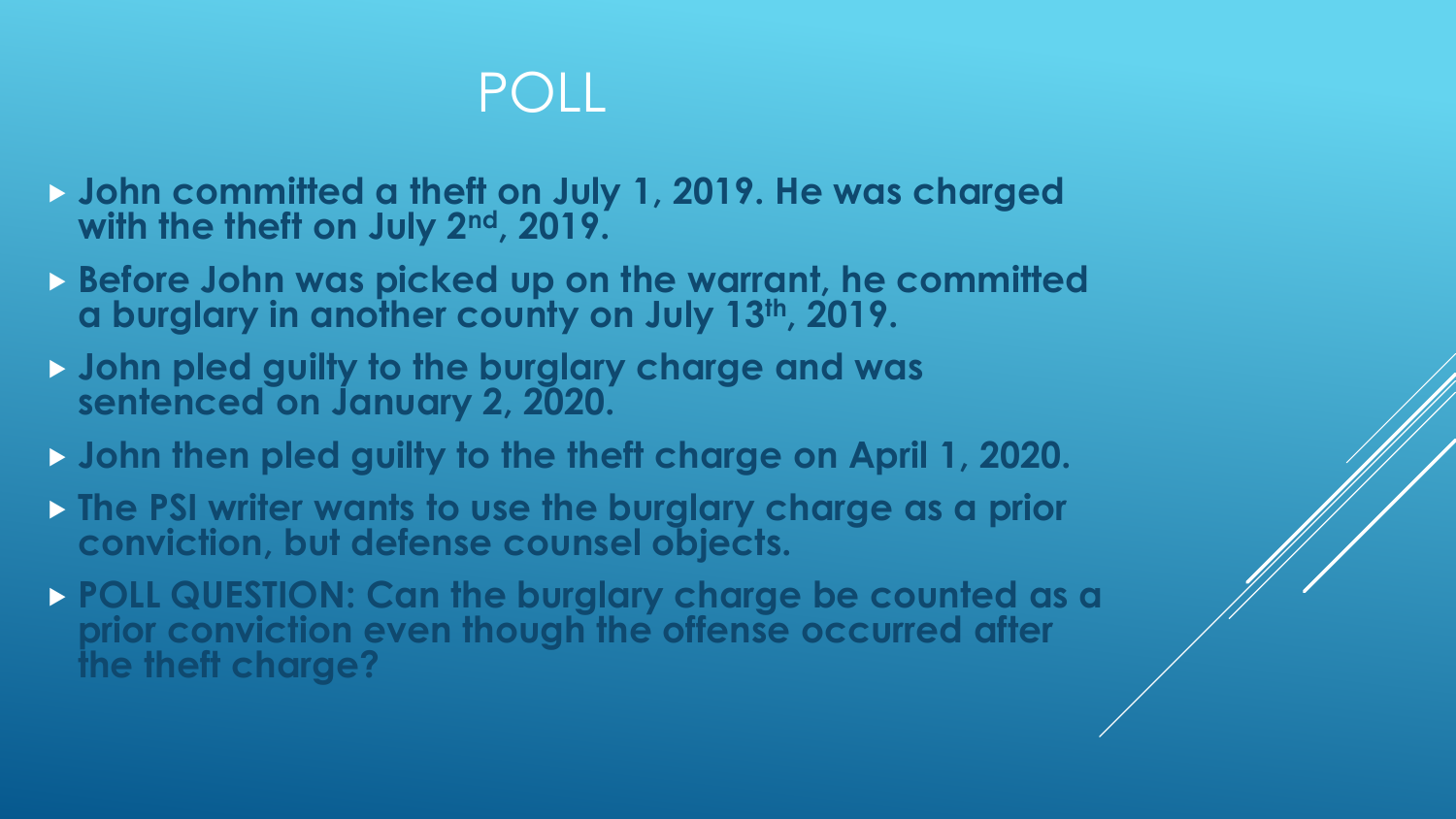#### **JUVENILE ADJUDICATIONS**

K.S.A. 2019 Supp. 21-6810(d)(5), a juvenile adjudication will not be considered and scored if:

- $\triangleright$  the current crime of conviction is committed at least five years after the date of a prior adjudication;
- $\triangleright$  the offender has no new adjudications or convictions during such five-year period; and
- $\triangleright$  the juvenile adjudication is for an offense that would be a nondrug severity level 5 through 10 felony, drug felony, nongrid felony, or misdemeanor if committed by an adult.

**Note: Out-of-state juvenile adjudications will be treated as juvenile adjudications in Kansas for criminal history purposes. K.S.A. 2019 Supp. 21-6811(f).**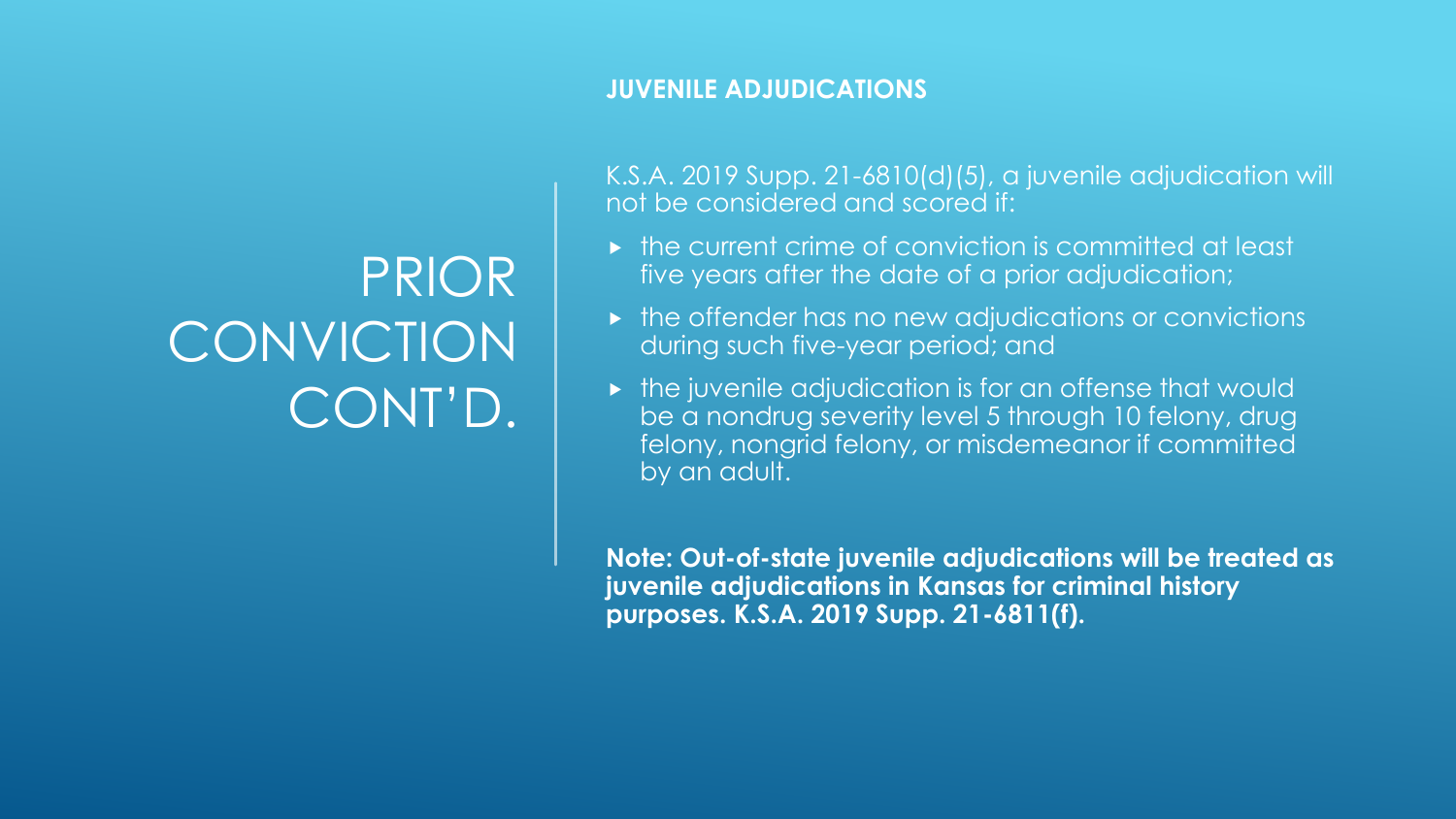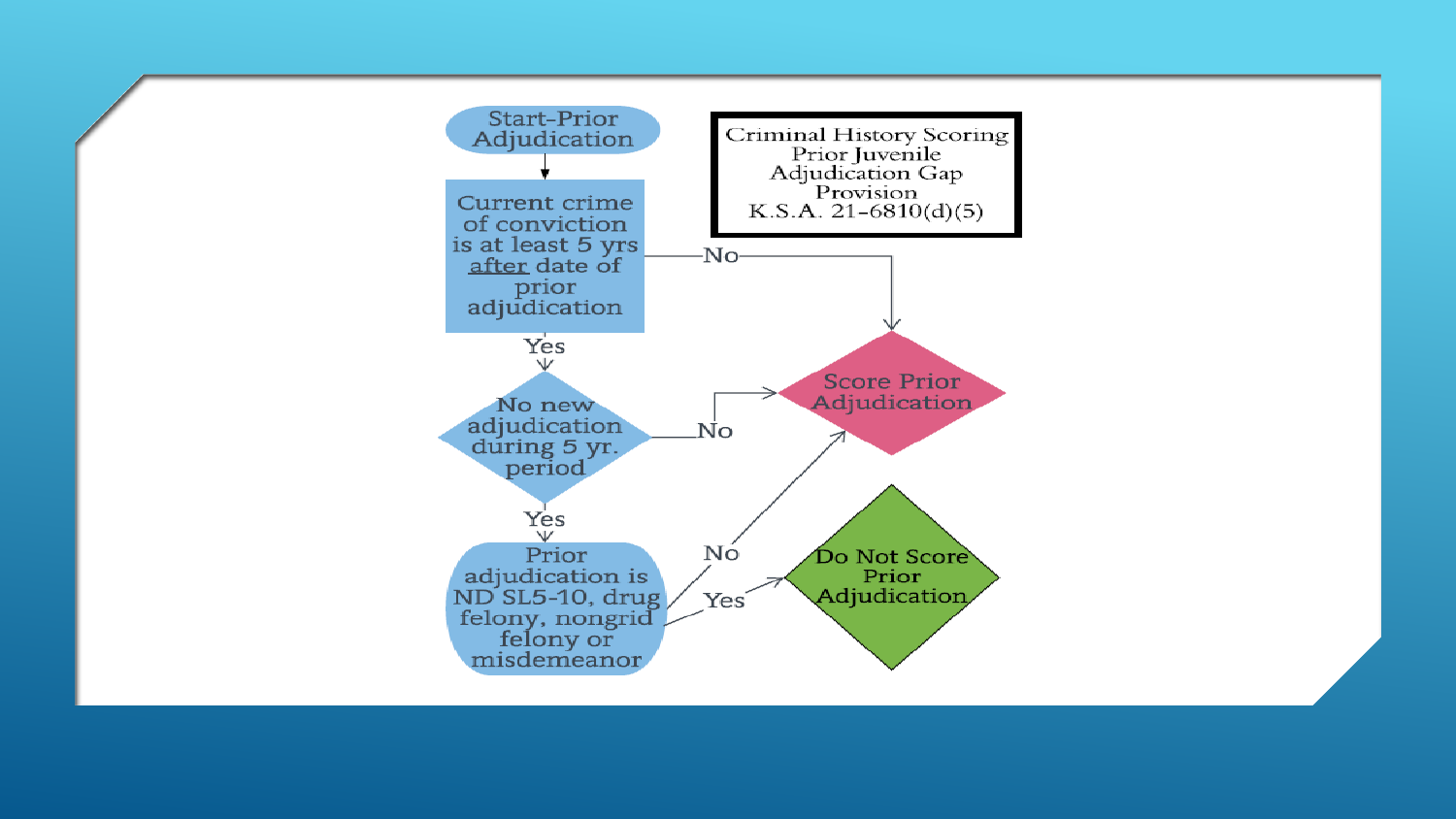#### **DIVERSIONS**

Diversions are not "convictions" and are therefore not included in criminal history, except as otherwise provided by law for current convictions of: Involuntary Manslaughter, K.S.A. 2019 Supp. 21-5405(a)(3); DUI, K.S.A. 8-1567; Domestic Battery, K.S.A. 2019 Supp. 21-5414; and Buying Sexual Relations, K.S.A. 2019 Supp. 21-6421.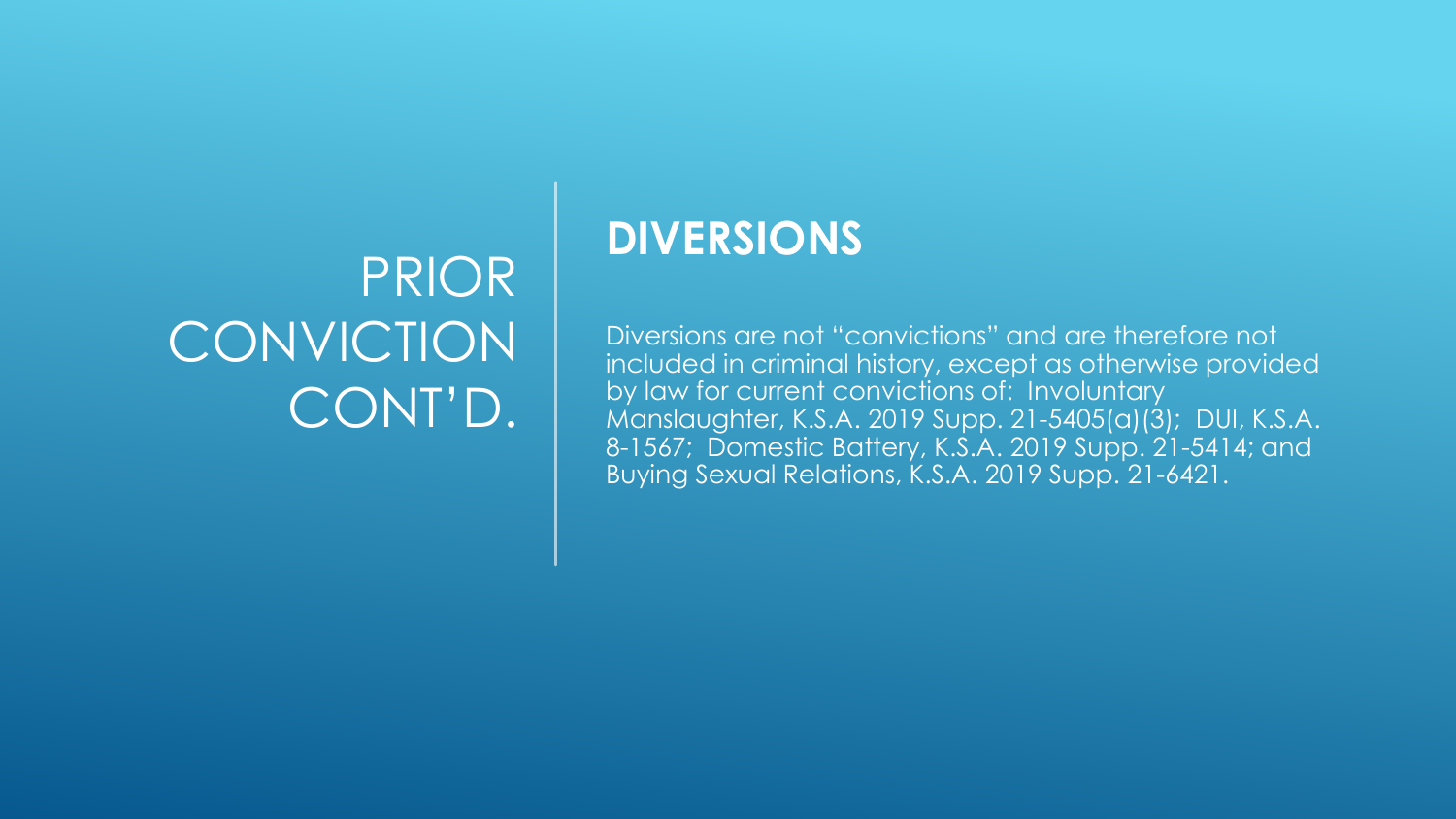#### **DEFERRED ADJUDICATIONS**

Deferred adjudications and other processes that result in a finding of guilt without punishment from a foreign jurisdiction may be counted in the defendant's criminal history. See *State v. Macias*, 30 Kan. App. 2d 79, 39 P.3d 85 (2002). However, **an entry of a judgment of guilt by the foreign court is necessary to meet Kansas' definition of a conviction**. See *State v. Hankins*, 304 Kan. 226, 372 P. 3d 1124 at 1132 (2016).

- In *State v. Hankins*, where a defendant completed Oklahoma's deferred judgment procedure successfully, the Court found that there was no conviction for criminal history purposes because the defendant was discharged from the program without a court adjudication of guilt and a court order to expunge his guilty plea and to dismiss his case without prejudice. See id. at 1132.
- Additionally, in *State v. Looney*, where the defendant had pled guilty to enter Texas' deferred judgment program and had not finished his probationary period, the Court found that there was no conviction for criminal history purposes because the court never entered a judgment or adjudication of guilt. *State v. Looney*, No. 117,398, 2018 WL 3485727 (Kan.App.2018) (unpublished).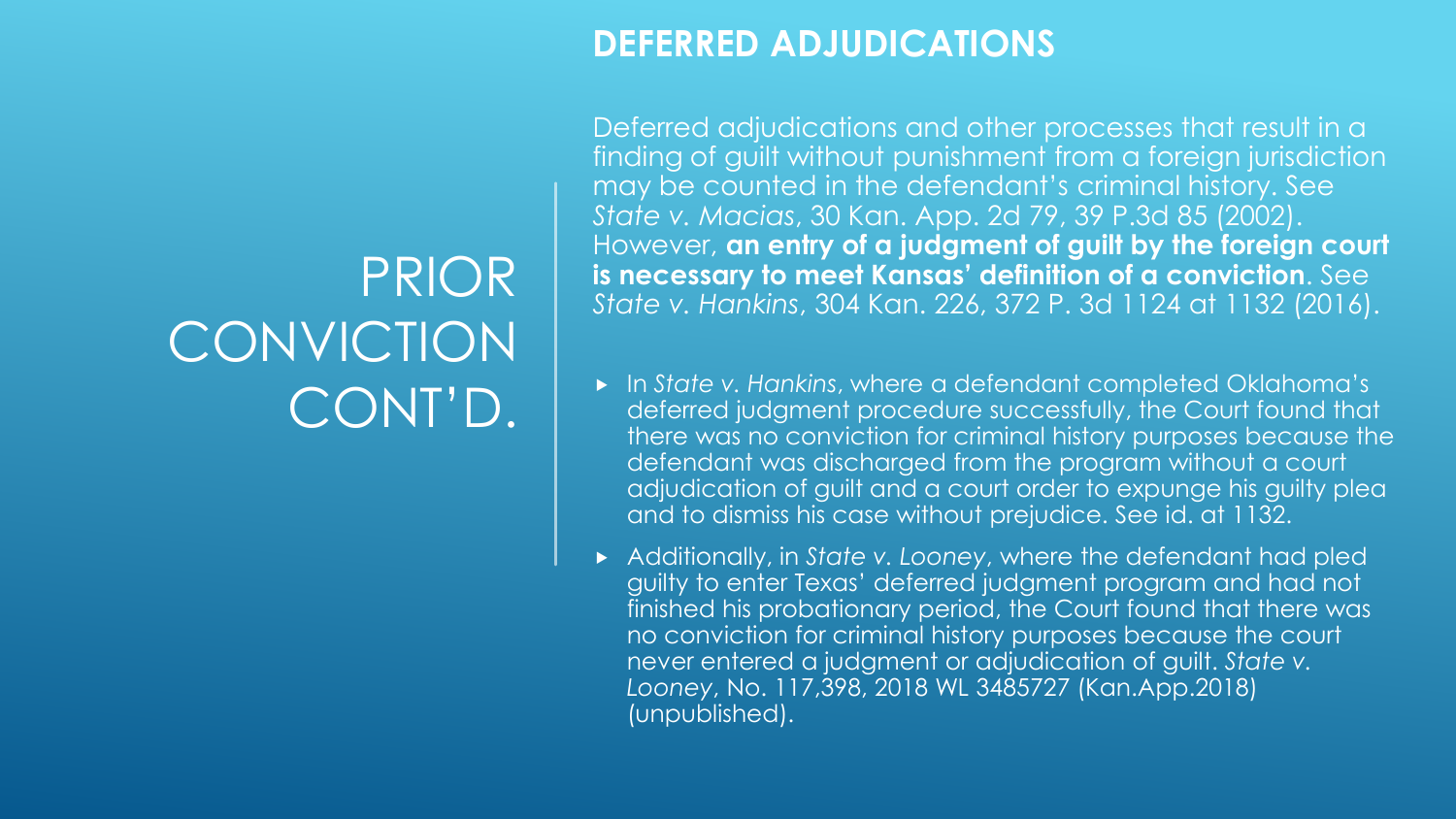What should you be looking for in these out-of-state agreements when calculating criminal history?

The journal entries might contain language that looks similar to the following from Oklahoma statutes:

Upon a verdict or plea of guilty or upon a plea of nolo contendere, but before a judgment of guilt, the court may, without entering a judgment of guilt and with the consent of the defendant, defer further proceedings upon the specific conditions prescribed by the court.

Upon completion of the conditions of the deferred judgment, and upon a finding by the court that the conditions have been met and all fines, fees, and monetary assessments have been paid as ordered, the defendant shall be discharged without a court judgment of guilt, and the court shall order the verdict or plea of guilty or plea of nolo contendere to be expunged from the record. Okla. Stat. Ann. tit. 22, § 991c (West)

These agreements are similar to Kansas Diversions which also have no finding of guilt by a court.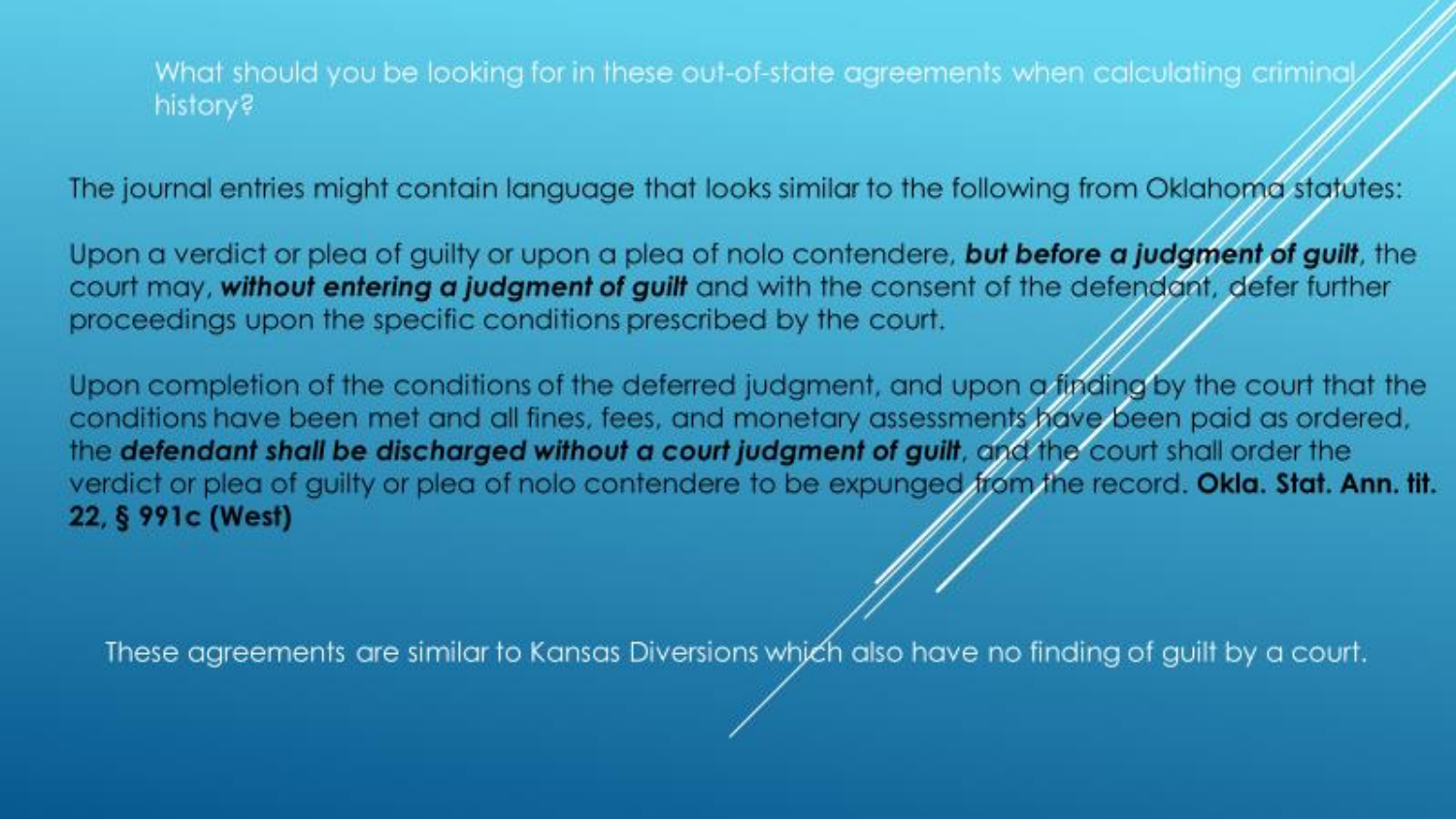#### **MISDEMEANOR CONVICTIONS**

 **A previous misdemeanor conviction in which the defendant was denied counsel and sentenced to a term of imprisonment, even if such term of imprisonment was suspended or conditioned upon a nonprison sanction, may not be counted in the offender's criminal history or used for enhancement purposes.** See *State v. Long,* 43 Kan. App. 2d 328, 225 P.3d 754, 759- 760 (2010).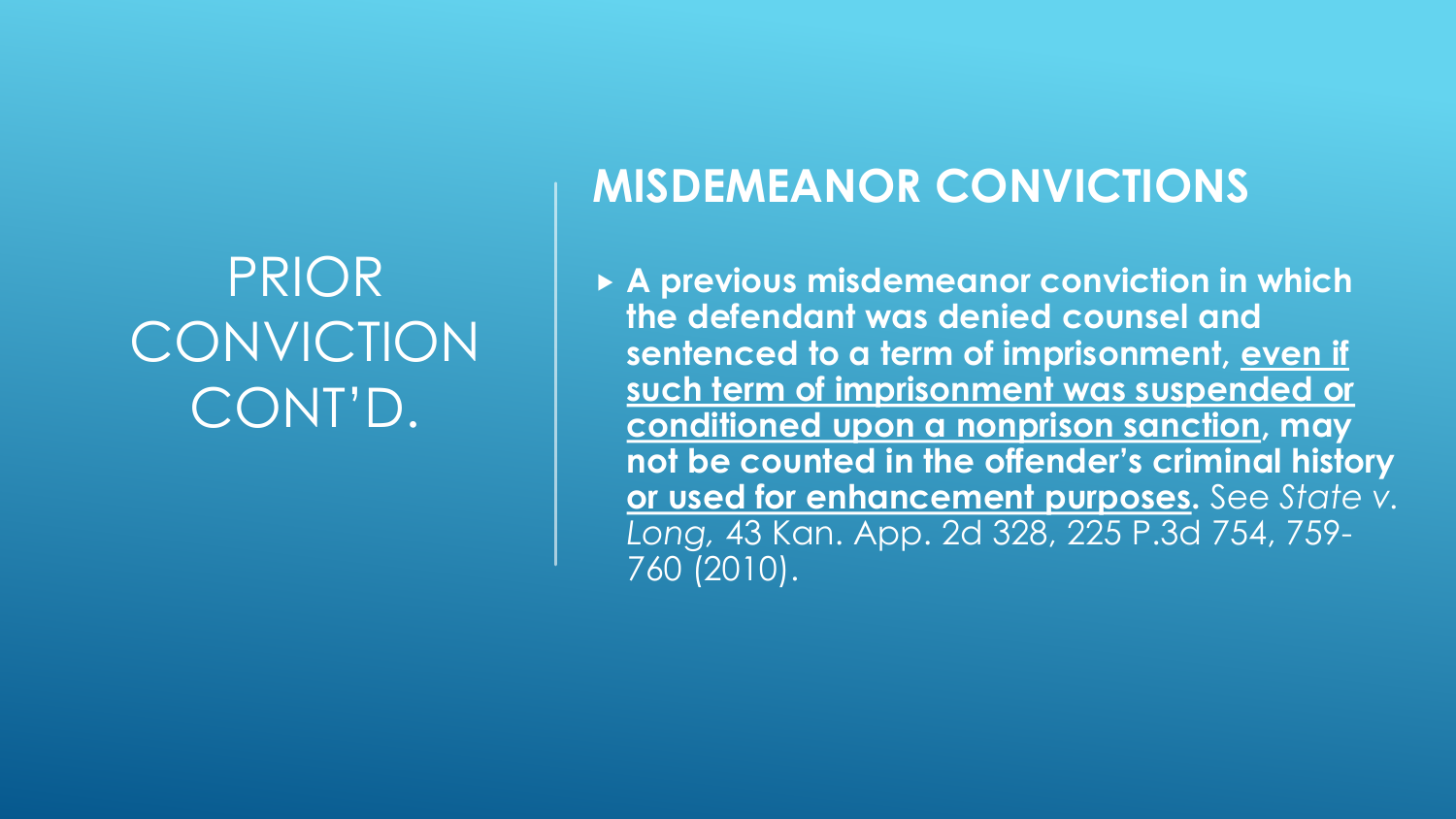#### 1. FELONY OR MISDEMEANOR?



STATE V. KEEL (comparable at time of ELL (Comparable at finite of the HOW TO DEFINE COMPARABLE?

#### ROADMAP: HOW TO CLASSIFY PRIOR OUT OF STATE CONVICTIONS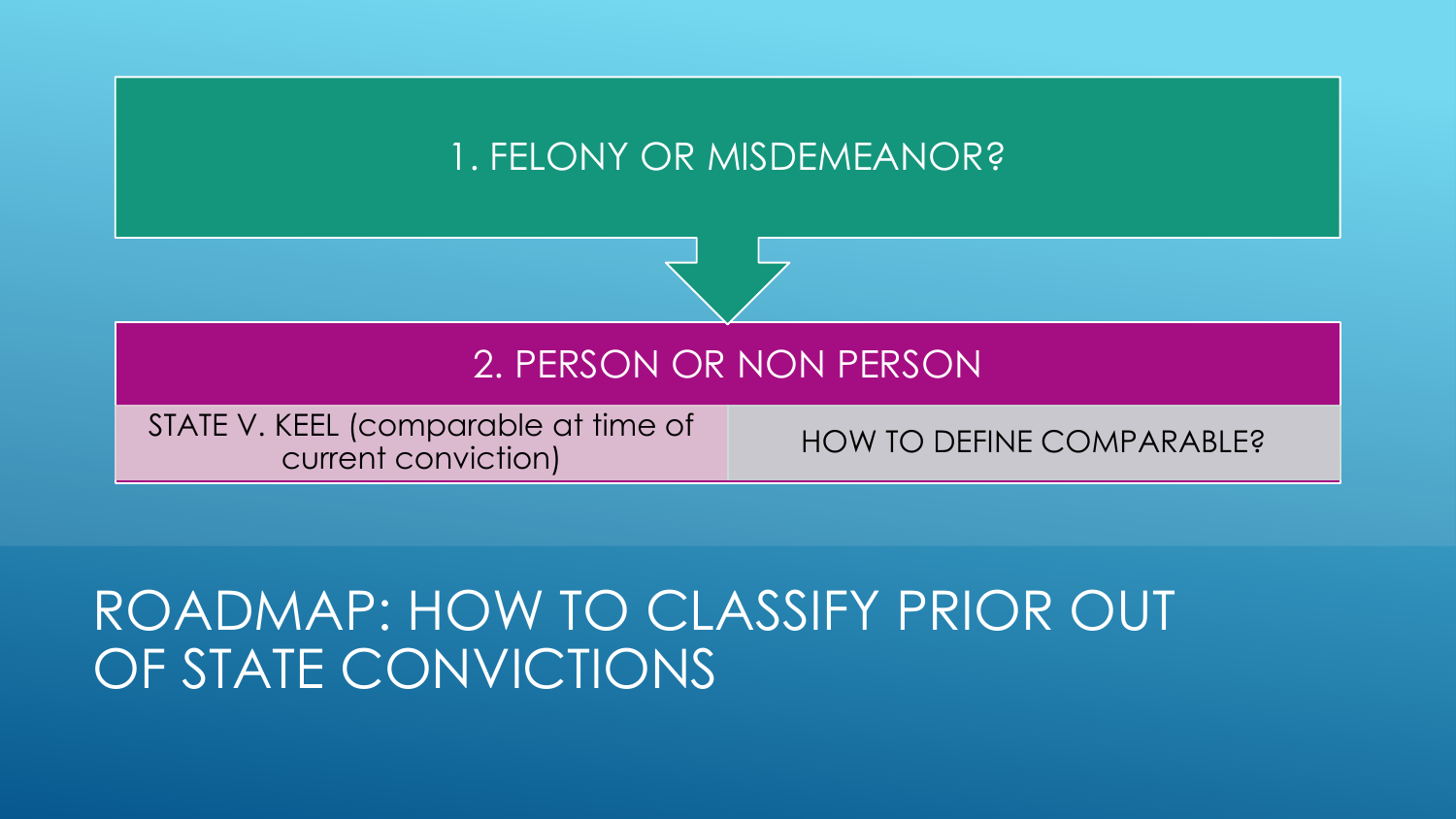

- Out-of-state crimes will be classified as either felonies or misdemeanors according to the law of the convicting jurisdiction. K.S.A. 2019 Supp. 21-6811(e)(2).
- **If a crime is a felony in the convicting jurisdiction, it will be counted as a felony in Kansas.**

OUT OF STATE CONVICTIONS… FELONY OR MISDEMEANOR? K.S.A. 2019 SUPP. 21-6811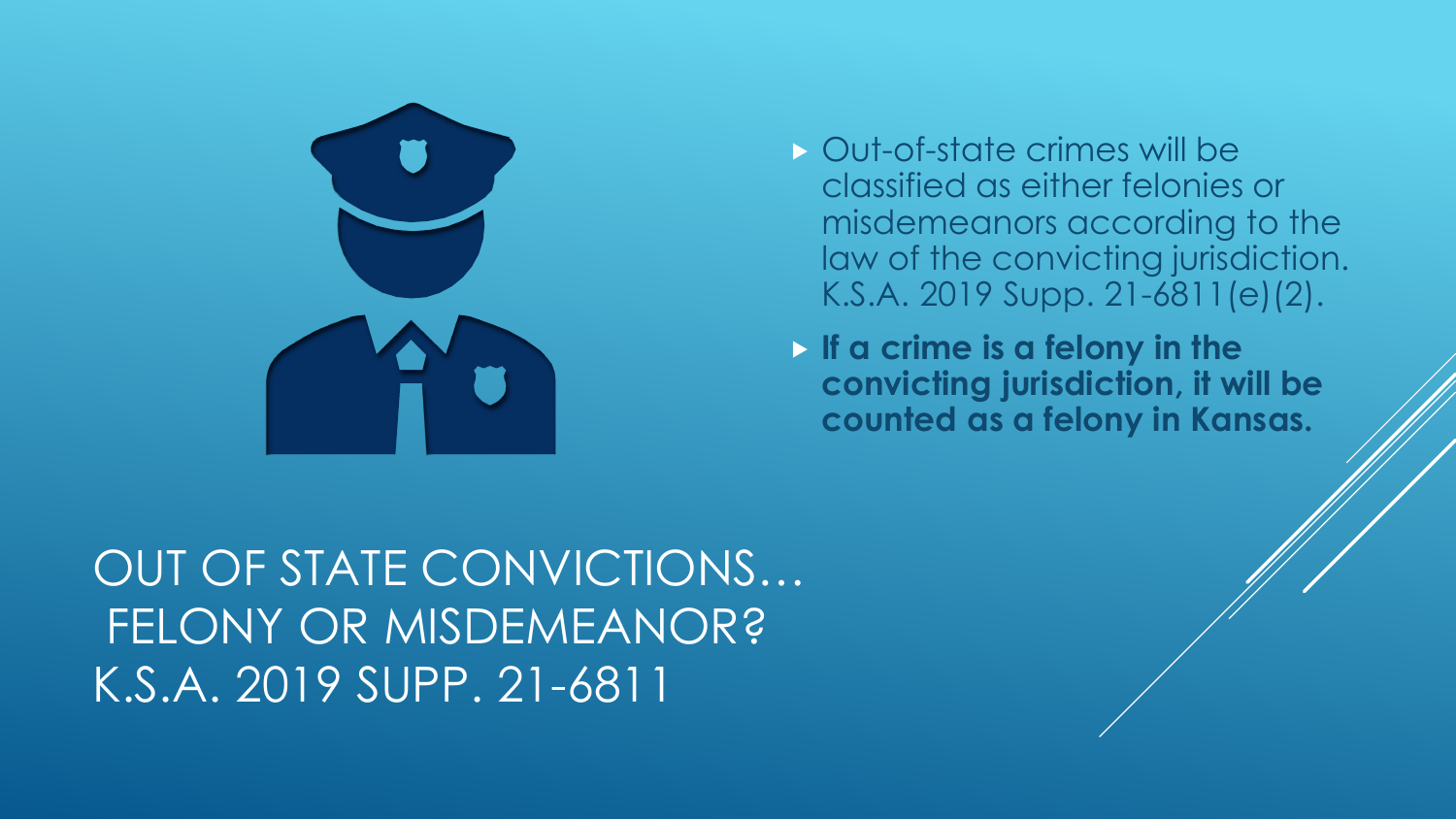

- If a crime is a misdemeanor in the convicting jurisdiction, the state of Kansas shall refer to the comparable offense under the Kansas criminal code **in effect on the date the current crime of conviction was committed** in order to classify the out-of-state crime as a class A, B or C misdemeanor.
	- If the comparable offense in the state of Kansas is a felony, the out-of-state crime shall be classified as a class A misdemeanor.
	- If the state of Kansas does not have a comparable offense in effect on the date the current crime of conviction was committed, the out-of-state crime **shall not be used** in classifying the offender's criminal history. K.S.A. 2019 Supp. 21- 6811(e)(2)(B).

OUT OF STATE CONVICTIONS… FELONY OR MISDEMEANOR? K.S.A. 2019 SUPP. 21-6811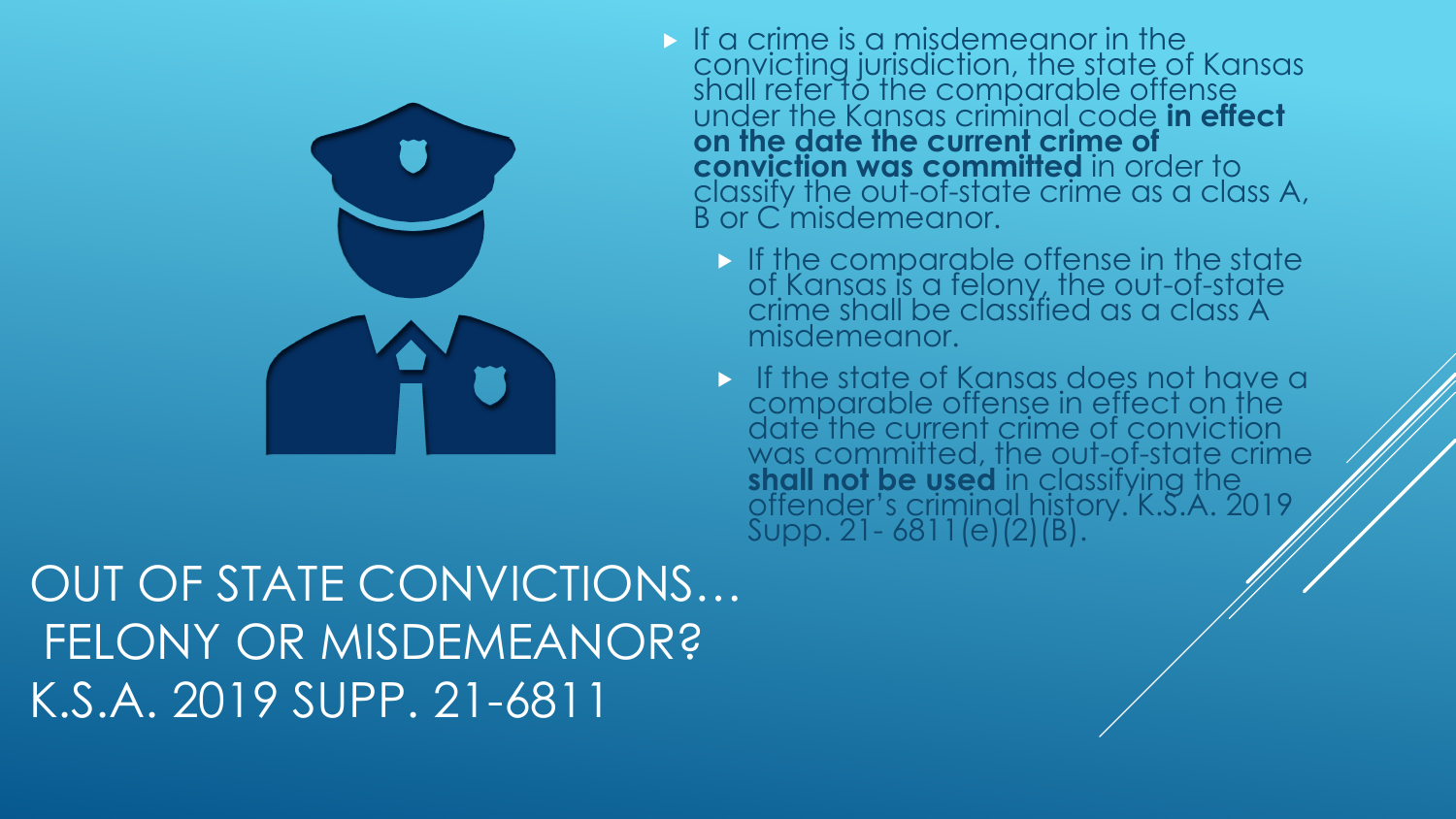#### OUT OF STATE CONVICTIONS… FELONY OR MISDEMEANOR? CONT'D. K.S.A. 2019 SUPP. 21-6811

If a crime is not classified as either a felony or a misdemeanor in the convicting jurisdiction, the state of Kansas shall refer to the comparable offense under the Kansas criminal code in effect on the date the **current crime of conviction was committed** to classify the out-ofstate crime as either a felony or a misdemeanor. If the state of Kansas does not have a comparable offense in effect on the date the current crime of conviction was committed, the out-of-state crime shall not be used in classifying the offender's criminal history.

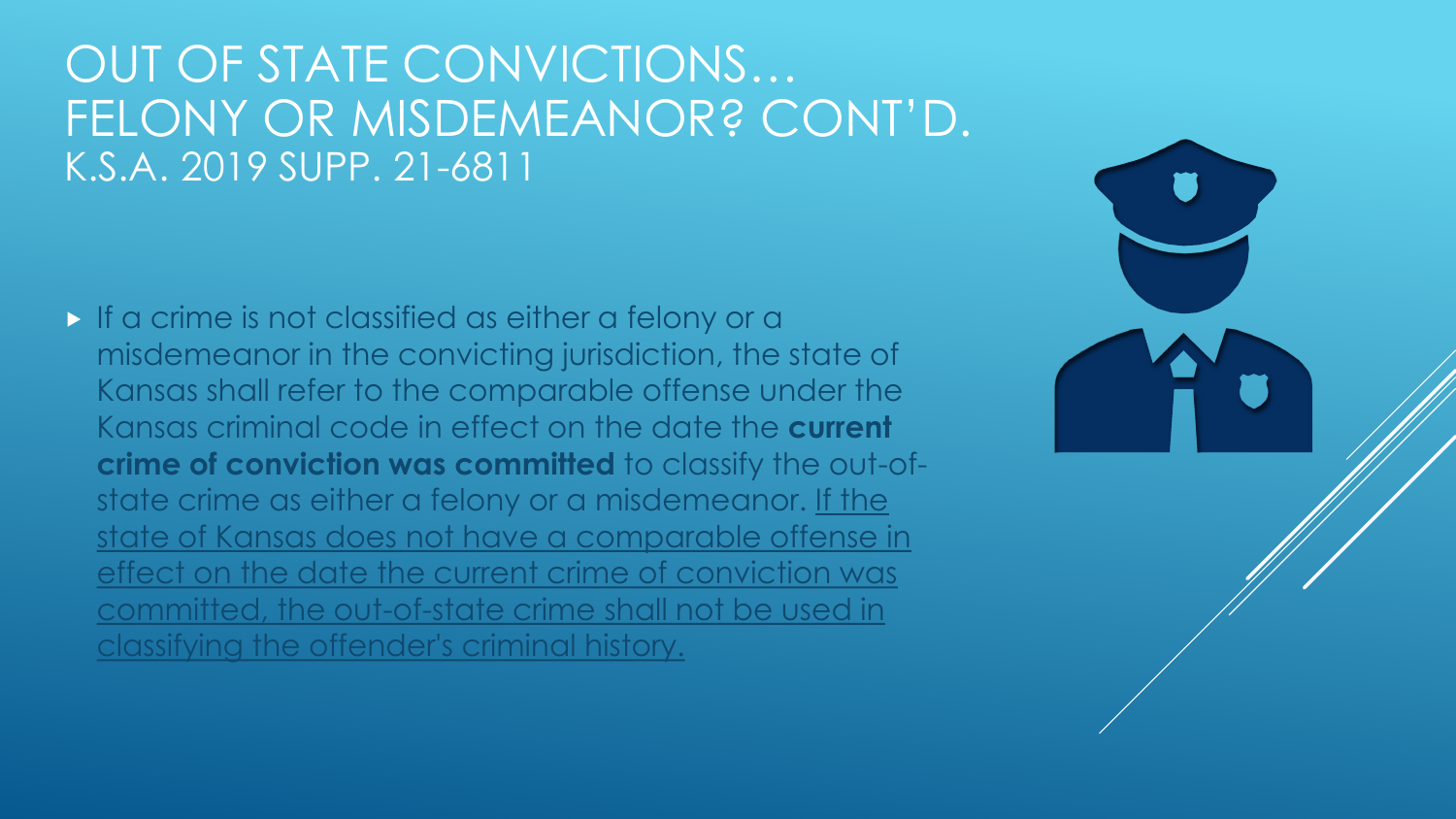### OUT OF STATE CONVICTION: FELONY OR MISDEMEANOR IN KANSAS?



**K.S.A. 2019 Supp. 21-6811(e)(2)**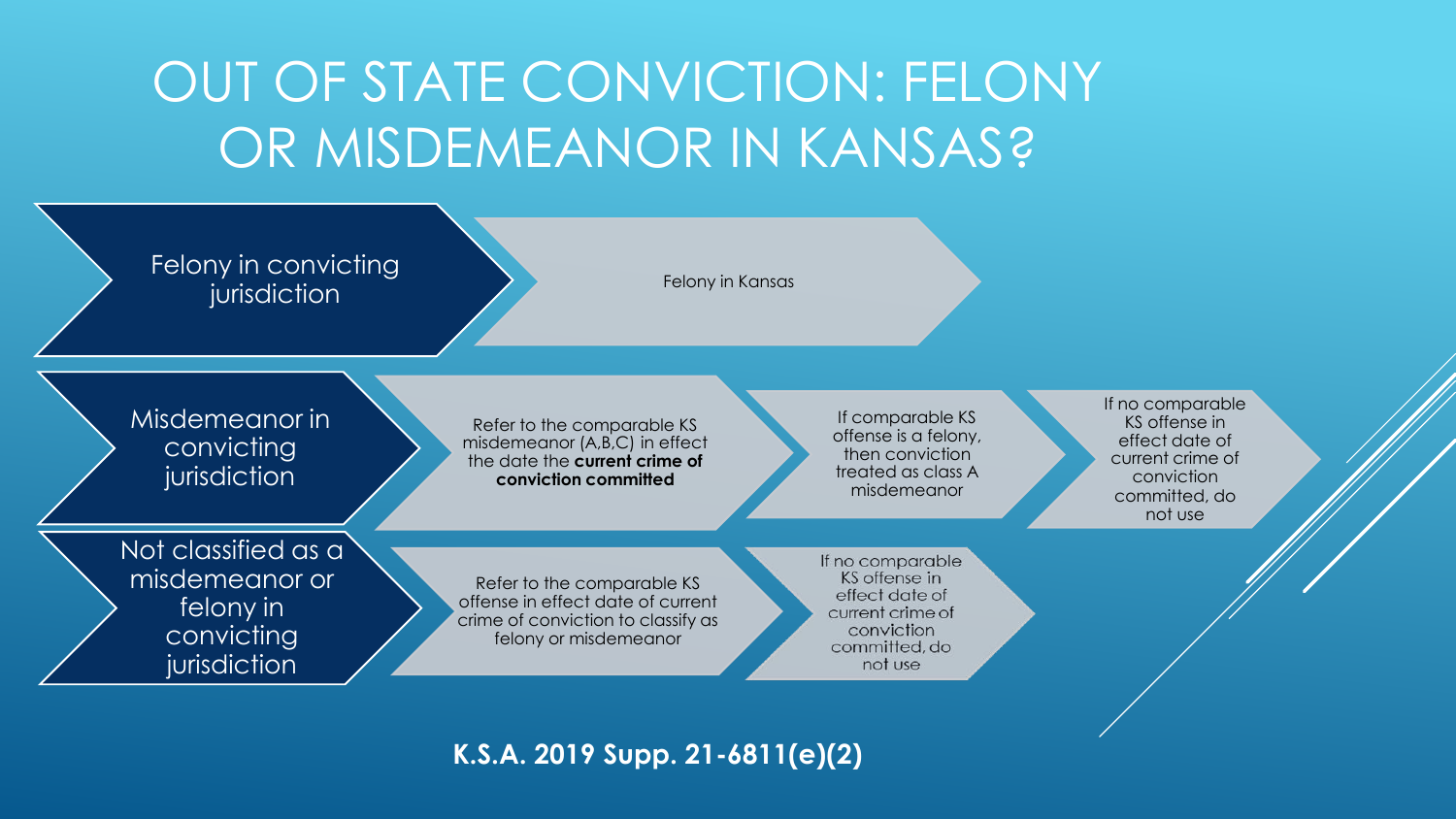### CLASSIFYING PRIOR CONVICTIONS

The classification of a prior conviction will be made in accordance with the law applicable at the time of the current crime of conviction. See *State v. Keel*, 302 Kan. 560, 357 P.3d 251 (2015).

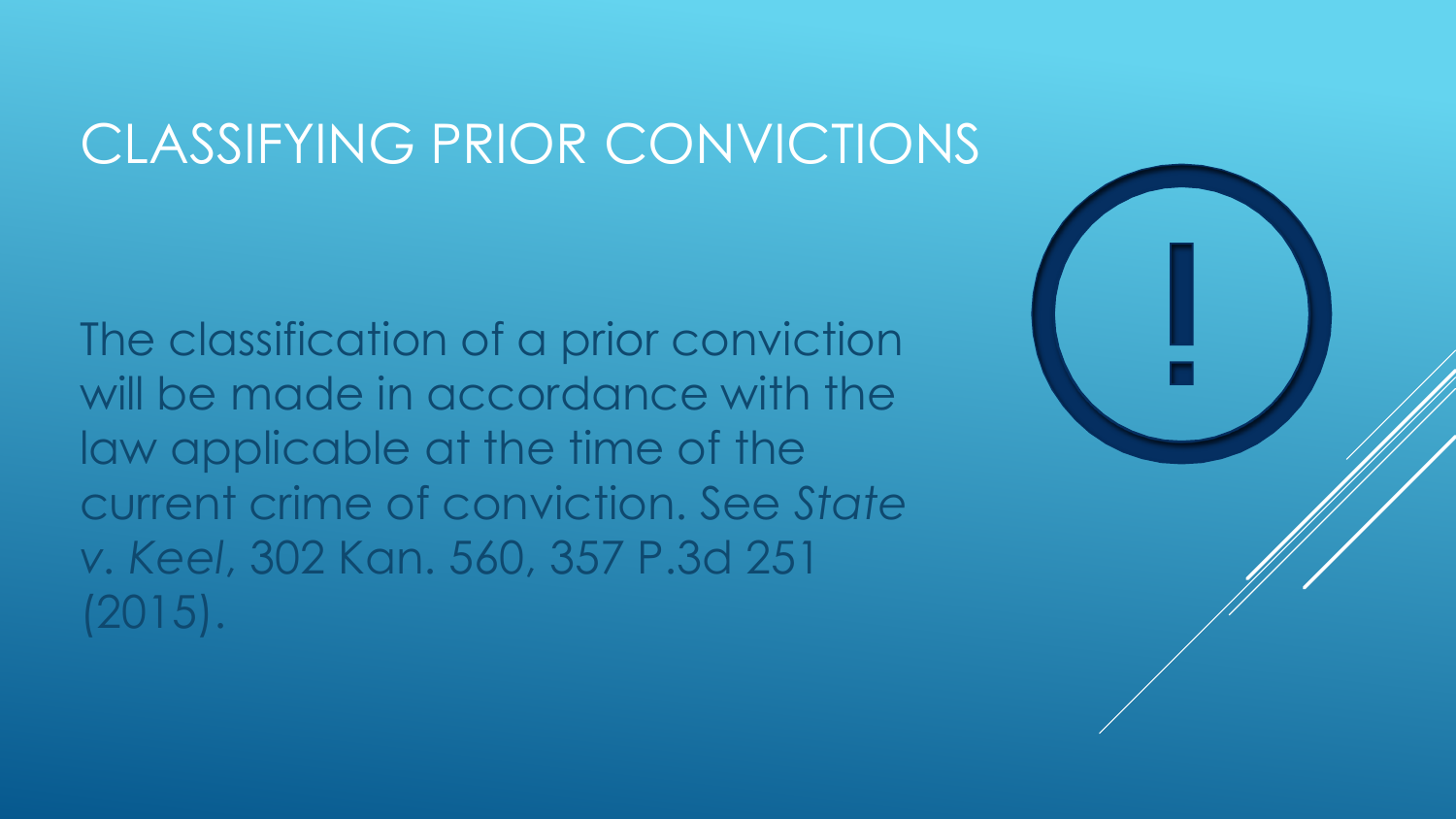#### **FAQ**

#### **How should prior Possession of Marijuana cases be treated?**

- **The classification of a prior conviction will be made in accordance with** the law applicable at the time of the current crime of conviction. See State v. Keel, 302 Kan. 560, 357 P.3d 251 (2015).
- ▶ We have found no cases that specifically apply Keel to marijuana priors, but in an unpublished Court of Appeals decision, *State v. Patrick* the court applied Keel to a prior Driving While Habitual Violator conviction.
- When the defendant was convicted of Driving While Habitual Violator, it was a non-person felony. However, when he was convicted of the current offenses, it was classified as a non-person misdemeanor
- Applying *Keel*, the court said that it should have been classified as a misdemeanor. See *State v. Patrick*, No. 116,660, 2018 WL 4373053 (Kan.App.2018) (unpublished).
- **Using this rationale, previous First Possession of Marijuana convictions would be classified as a B misdemeanor. Thus, it would not be scored for criminal history purposes. Previous Second Possession of Marijuana convictions would be scored as Class A non-person misdemeanor.**

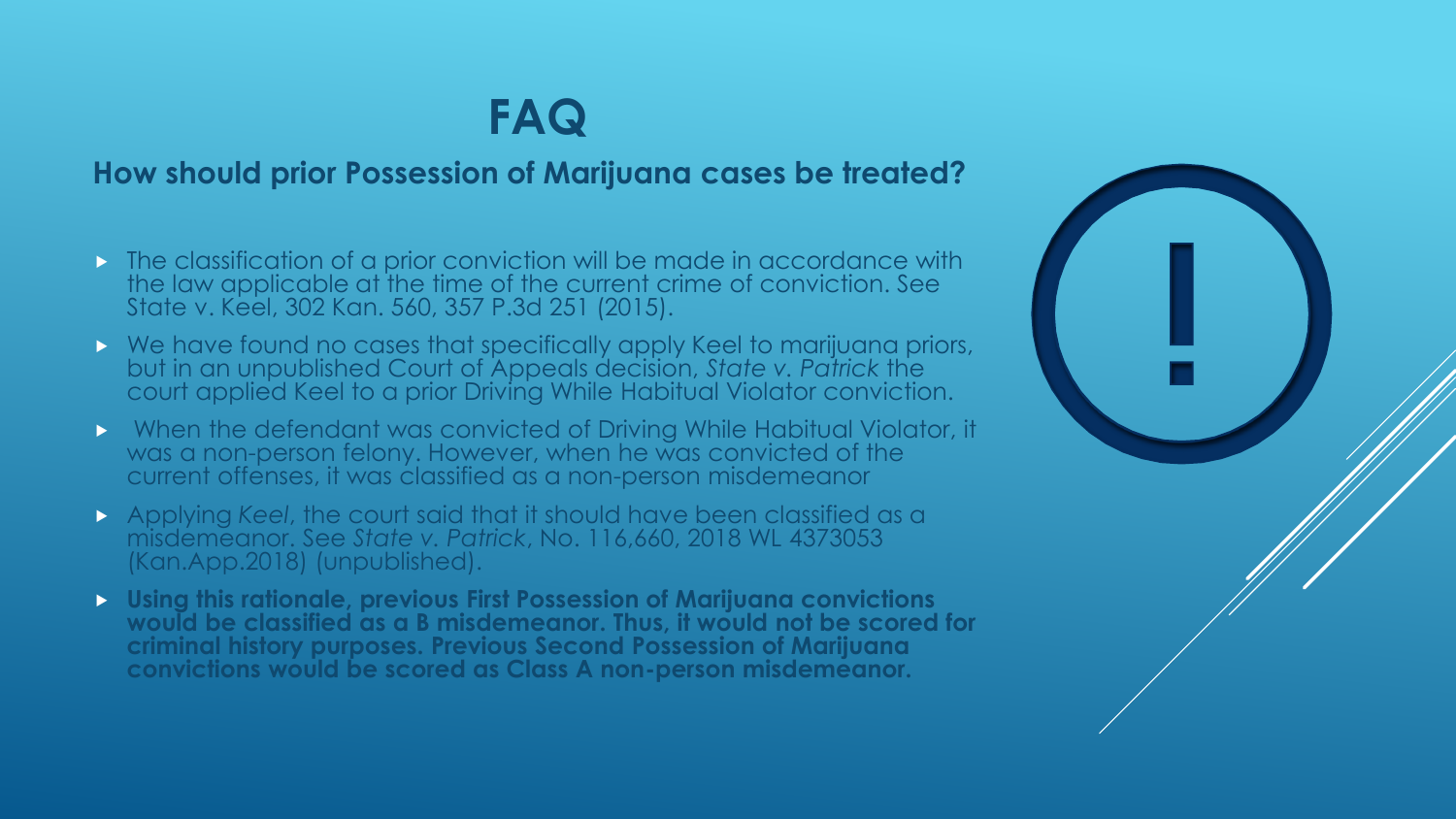#### CLASSIFYING PRIOR CONVICTIONS

What test should be used to determine if an out of state conviction is a non-person or person felony in Kansas?

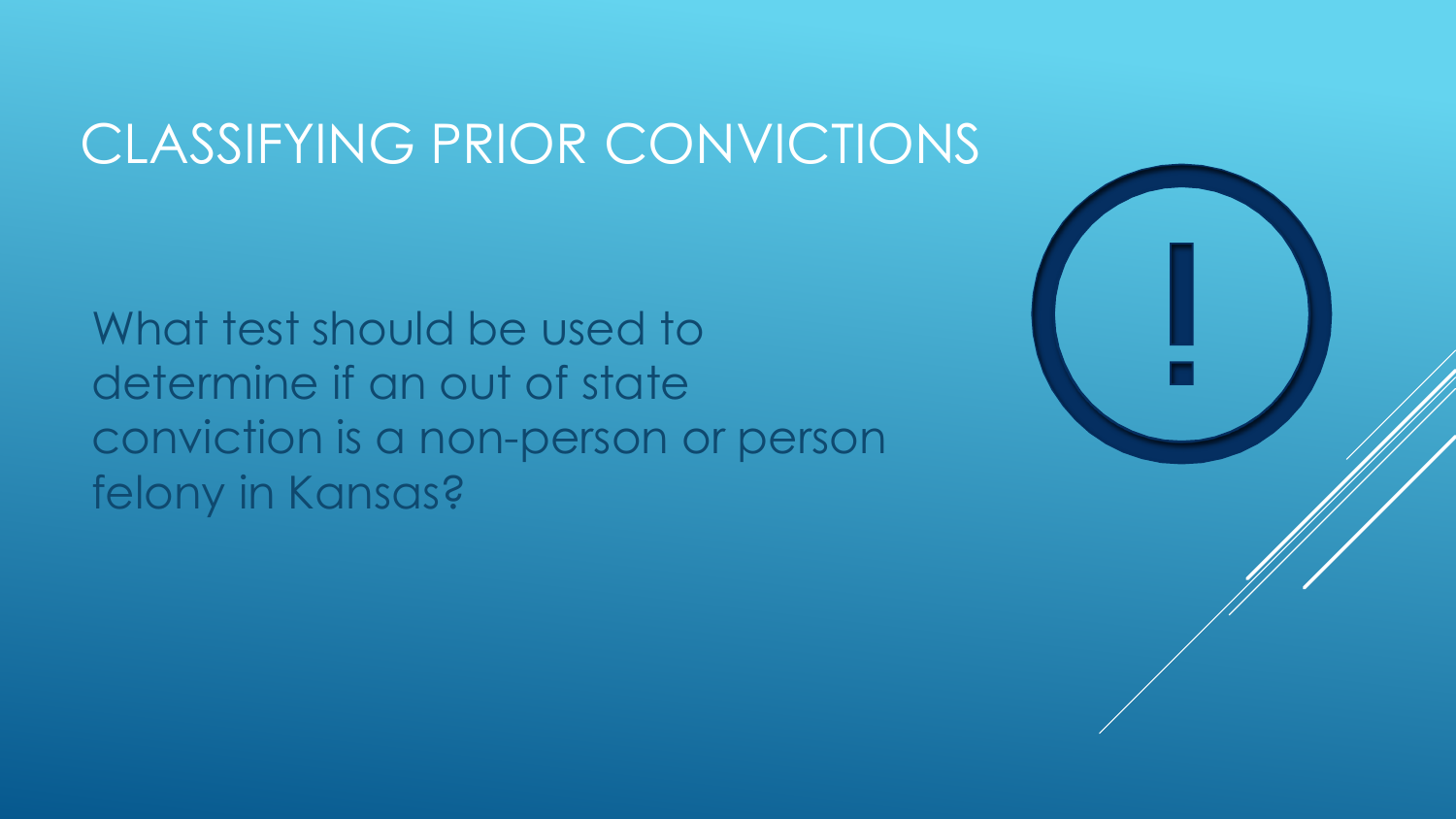## DEFINING COMPARABLE: RECENT **HISTORY**

- *State v. Vandervort*
- **For purposes of determining** criminal history, the offenses need only be comparable, not identical. *State v. Vandervort*, 276 Kan. 164,174, 72 P.3d 925 (2003). If the Kansas crime is the closest approximation to the out-of-state offense, it constitutes the comparable offense. See *id*.
- ► Crimes don't have to be identical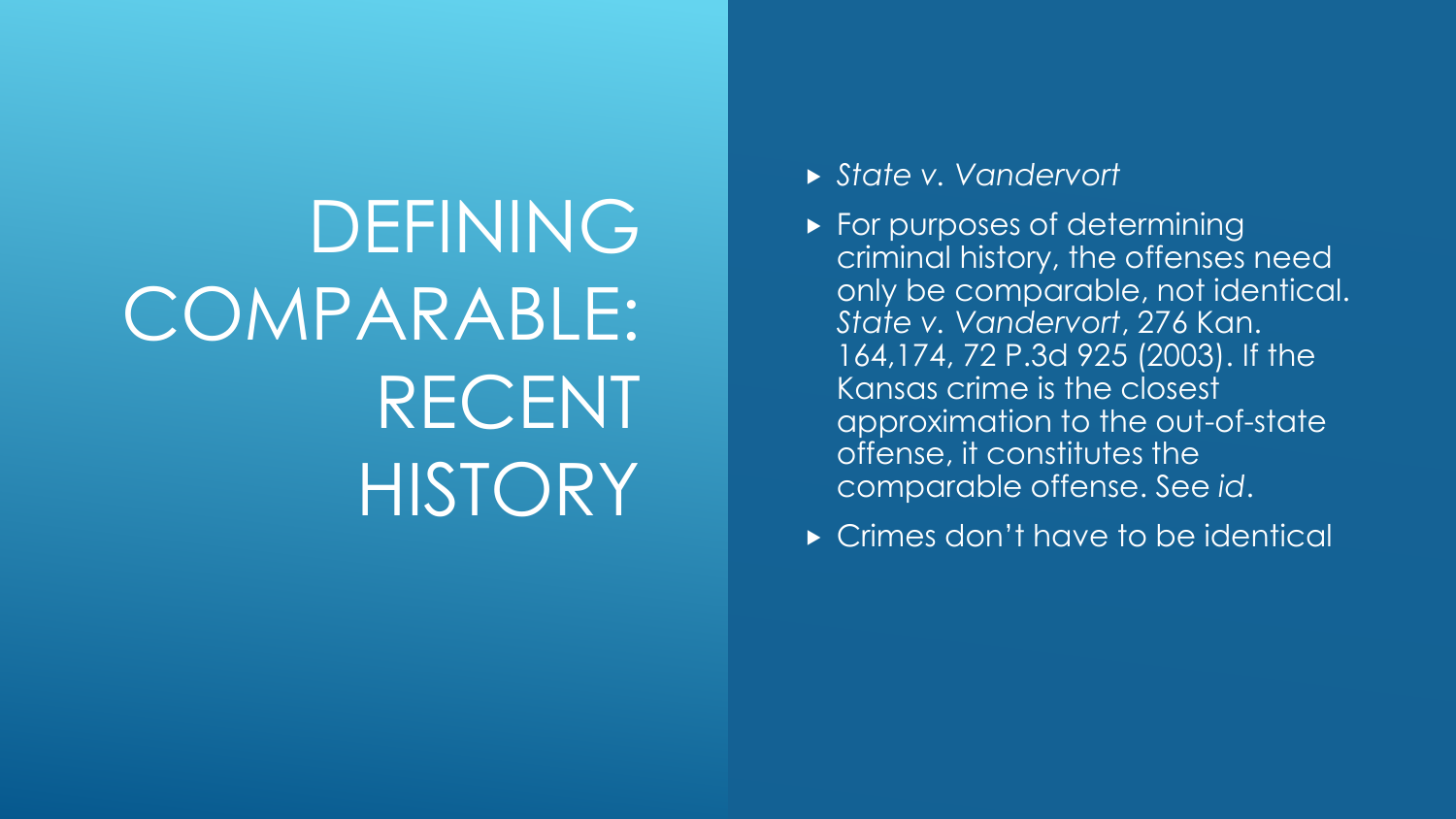**DEFINING** COMPARABLE: RECENT **HISTORY** CONT'D.

#### *State v. Wetrich*

- **Dentical or narrower test"**
- ► For an out-of-state conviction to be comparable to an offense under the Kansas criminal code, the elements of the out-of-state crime cannot be broader than the elements of the Kansas crime. In other words, the elements of the out-of-state crime must be identical to, or narrower than, the elements of the Kansas crime to which it is being referenced. *State v. Wetrich*, 307 Kan. 552, 559, 412 P.3d 984 (2018).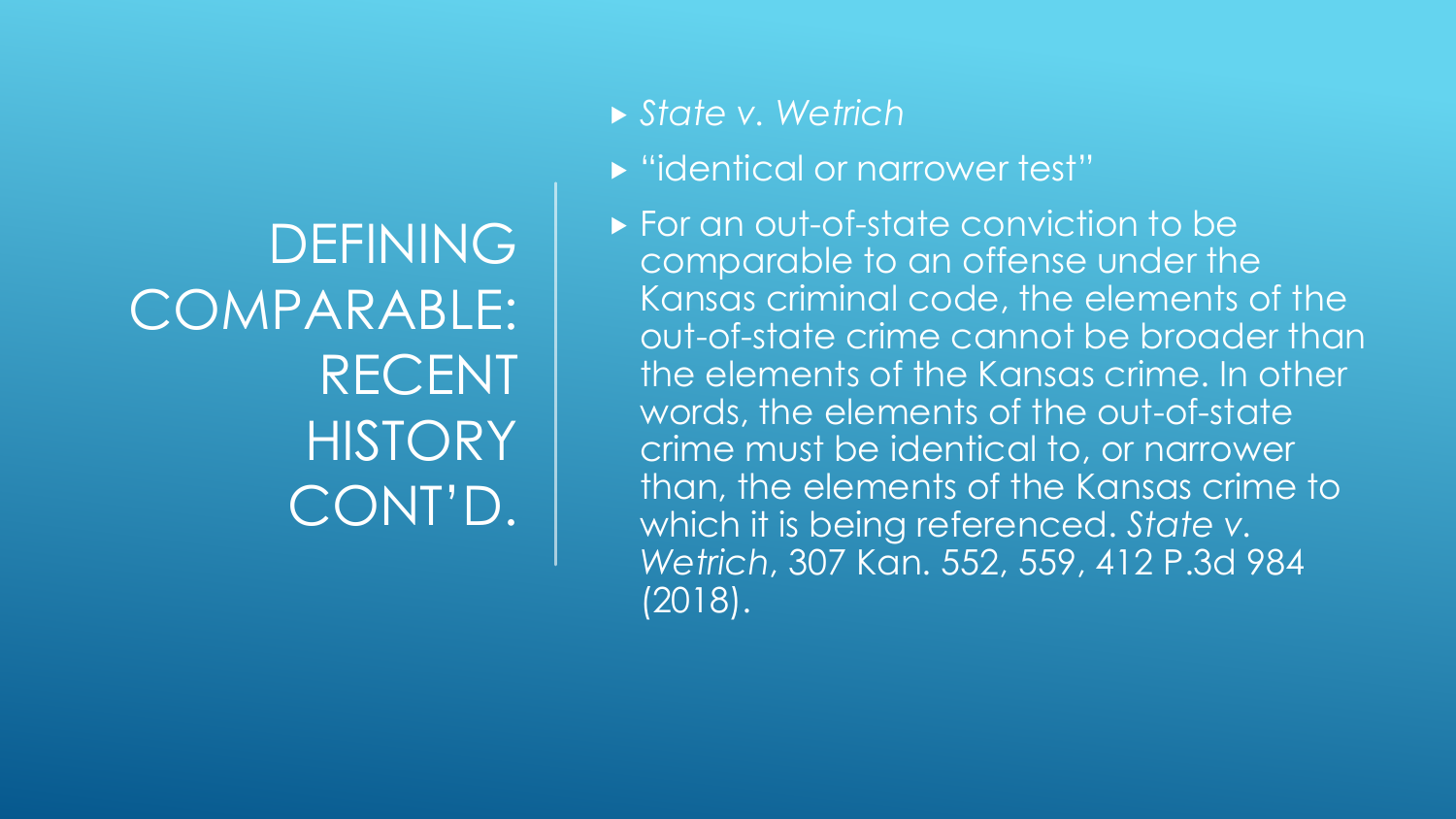DEFINING COMPARABLE: RECENT **HISTORY** CONT'D.

- In *Wetrich*, where the defendant had a prior Missouri burglary conviction, the Court found that the prior conviction had to be classified as a nonperson felony because two elements of the Missouri statute were broader than the Kansas burglary statute. See *State v. Wetrich*, 307 Kan. 552, 412 P.3d 984 (2018).
- Missouri's statute required a broader mental state element because the Kansas crime required the entry be done with the specific intent to commit a felony, theft or sexual battery, therein, whereas, the specific intent required for the Missouri crime is that the burglar's purpose is to commit any crime. See *id*. at 992.
- Furthermore, in the Kansas crime, the structure involved must be a dwelling whereas in Missouri, the structure was more broadly defined to include, in addition to a structure where any person lives, such non-dwelling places as a business, government office, school, church, roller-skating rink, or bus station. See *id*. at 993.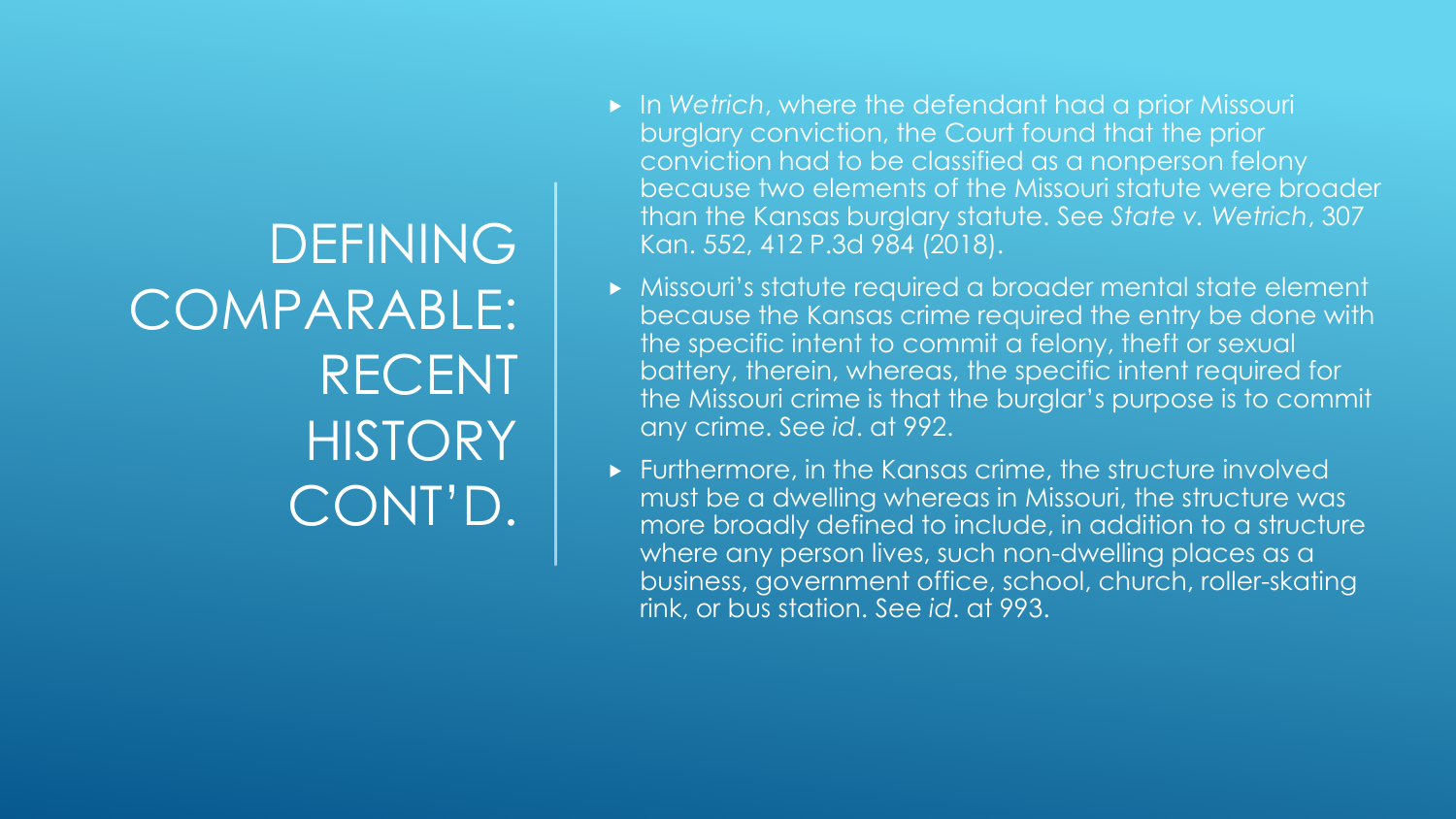## 2019 LEGISLATIVE CHANGES (SB 18)

#### **K.S.A. 21-6811(e)(3)(B)**

- An out-of-state conviction or adjudication for the commission **of a felony offense**, or an attempt, conspiracy or criminal solicitation to commit a felony offense, **shall be classified as a person felony if one or more** of the following circumstances is present as defined by the convicting jurisdiction in the elements of the out-of-state offense:
- (a) Death or killing of any human being;
- (b) threatening or causing fear of bodily or physical harm or violence, causing terror, physically intimidating or harassing any person;
- (c) bodily harm or injury, physical neglect or abuse, restraint, confinement or touching of any person, without regard to degree;
- $\blacktriangleright$  (d) the presence of a person, other than the defendant, a charged accomplice or another person with whom the defendant is engaged in the sale, distribution or transfer of a controlled substance or non-controlled substance;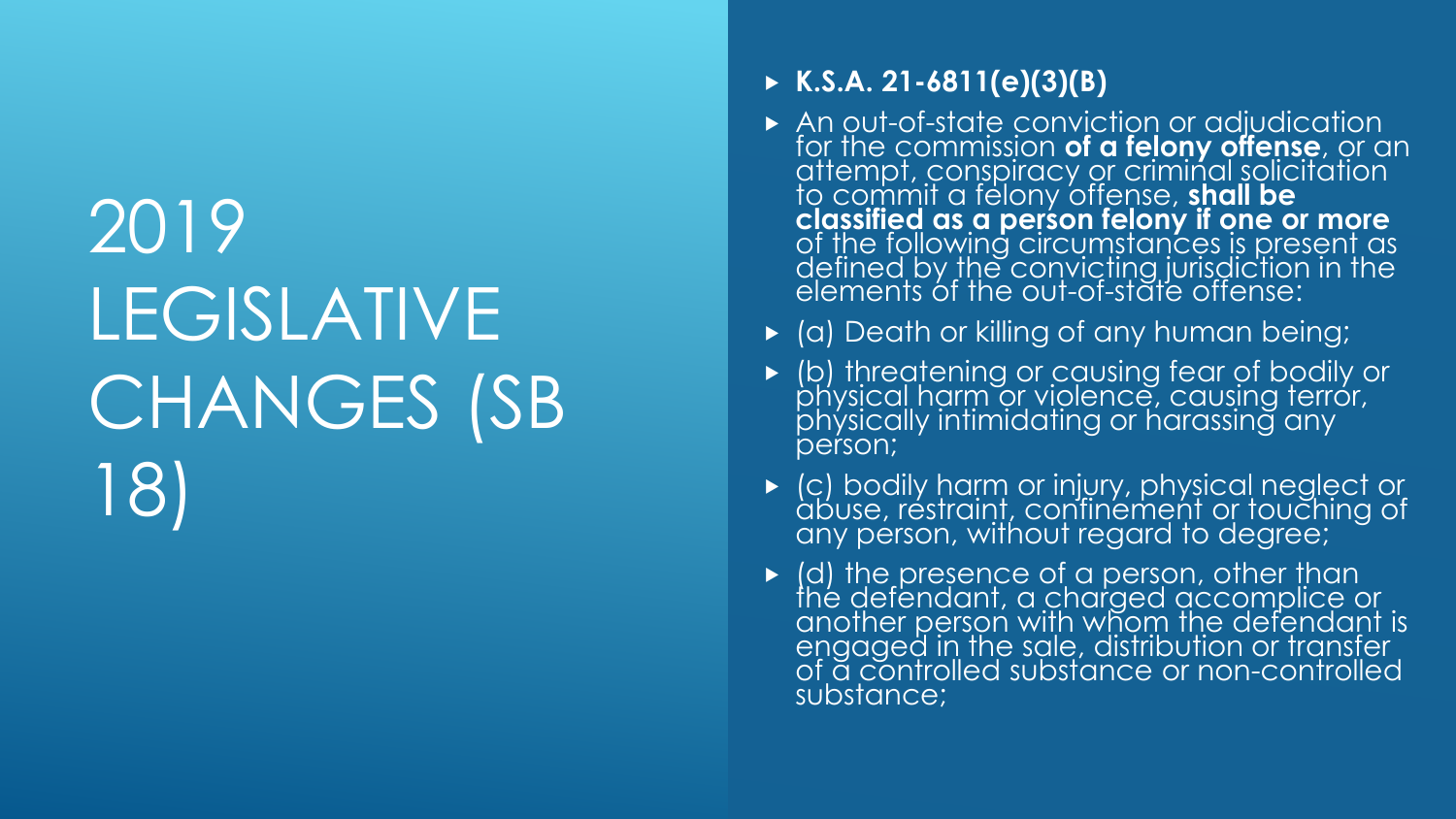## 2019 LEGISLATIVE CHANGES (SB 18) CONT'D.

#### **K.S.A. 21-6811(e)(3)(B)**

- ▶ (e) possessing, viewing, depicting, distributing, recording or transmitting an image of any person;
- (f) lewd fondling or touching, sexual intercourse or sodomy with or by any person or an unlawful sexual act involving a child under the age of consent;
- $\triangleright$  (g) being armed with, using, displaying or brandishing a firearm or other weapon, excluding crimes of mere unlawful possession; or
- $\blacktriangleright$  (h) entering or remaining within any residence, dwelling or habitation.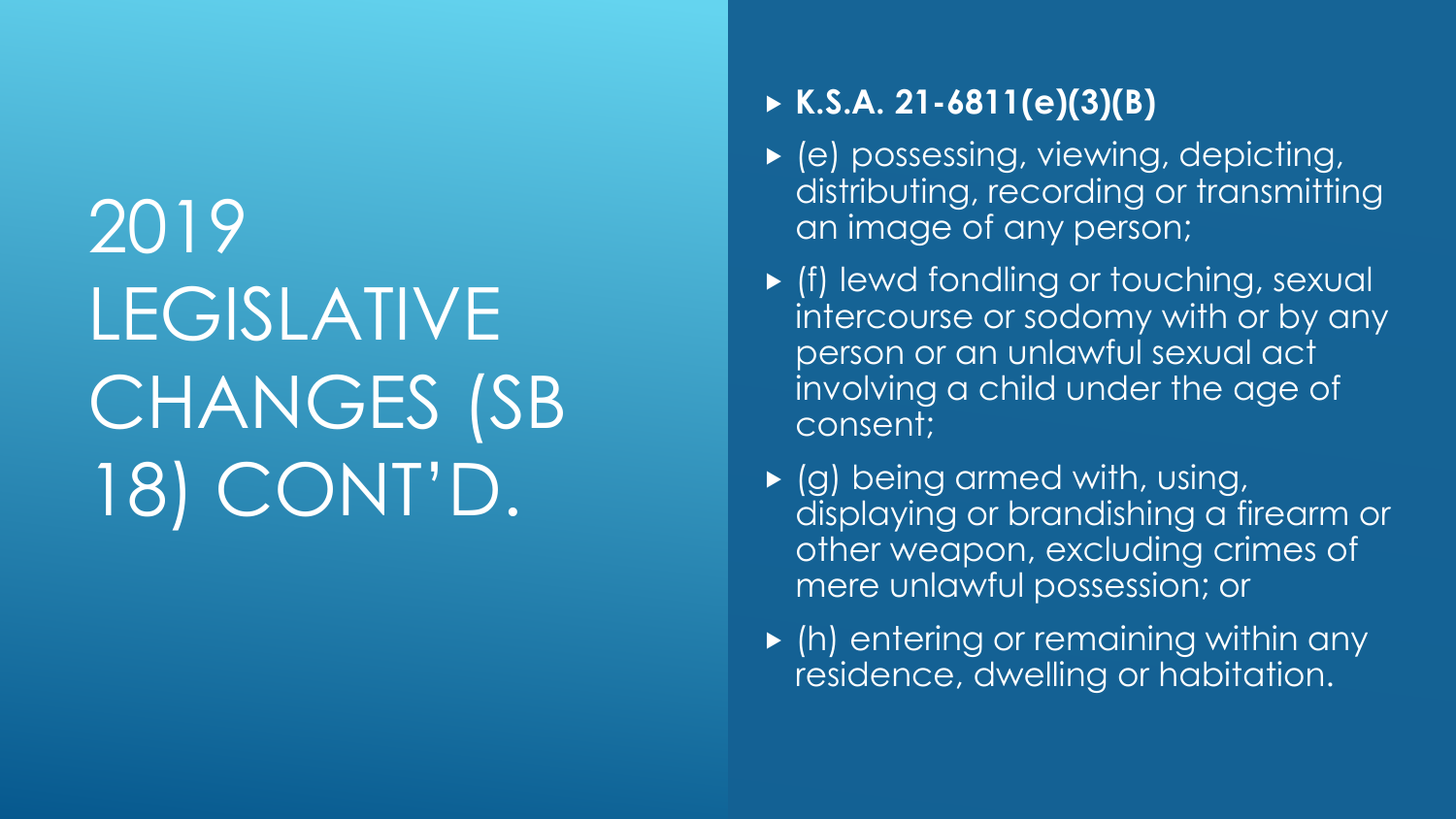2019 LEGISLATIVE CHANGES (SB 18) CONT'D.

 $\triangleright$  K.S.A. 21-6811(ii) An out-of-state conviction or adjudication for the commission of a felony offense, or an attempt, conspiracy or criminal solicitation to commit a felony offense, shall be classified as a person felony if the elements of the out-of-state felony offense that resulted in the conviction or adjudication necessarily prove that a person was present during the commission of the offense. **For purposes of this clause, the person present must be someone other than the defendant, a charged accomplice or another person with whom the defendant is engaged in the sale, distribution or transfer of a controlled substance or non-controlled substance. The presence of a person includes physical presence and presence by electronic or telephonic communication.**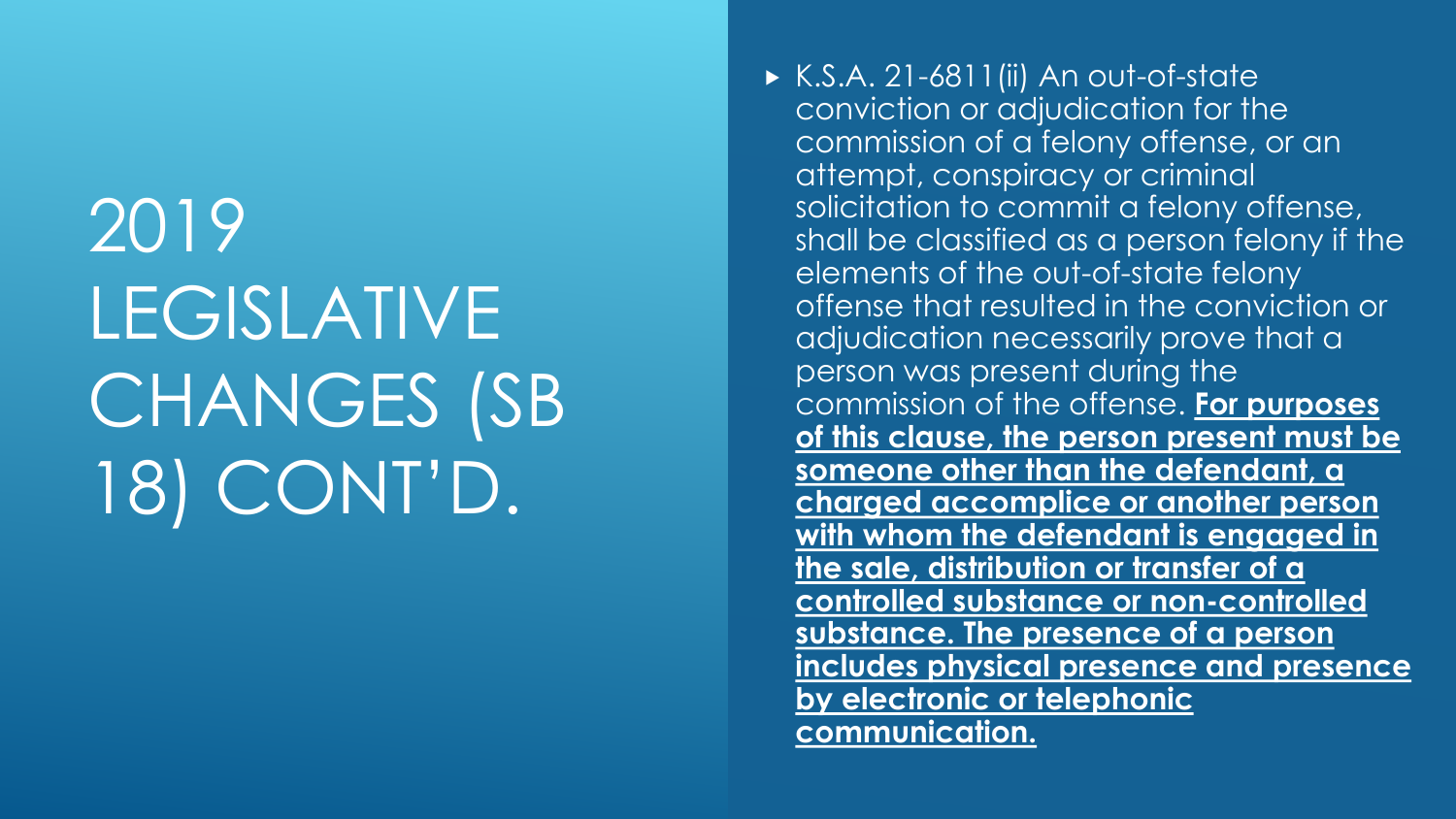2019 LEGISLATIVE CHANGES (SB 18) CONT'D.

 $K.S.A. 21-6811(e)(3)(A)$  In designating a **misdemeanor** as person or nonperson, comparable offenses under the Kansas criminal code in effect on the date the current crime of conviction was committed shall be referred to. If the state of Kansas does not have a comparable person offense in effect on the date the current crime of conviction was committed, the out-ofstate crime shall be classified as a nonperson crime.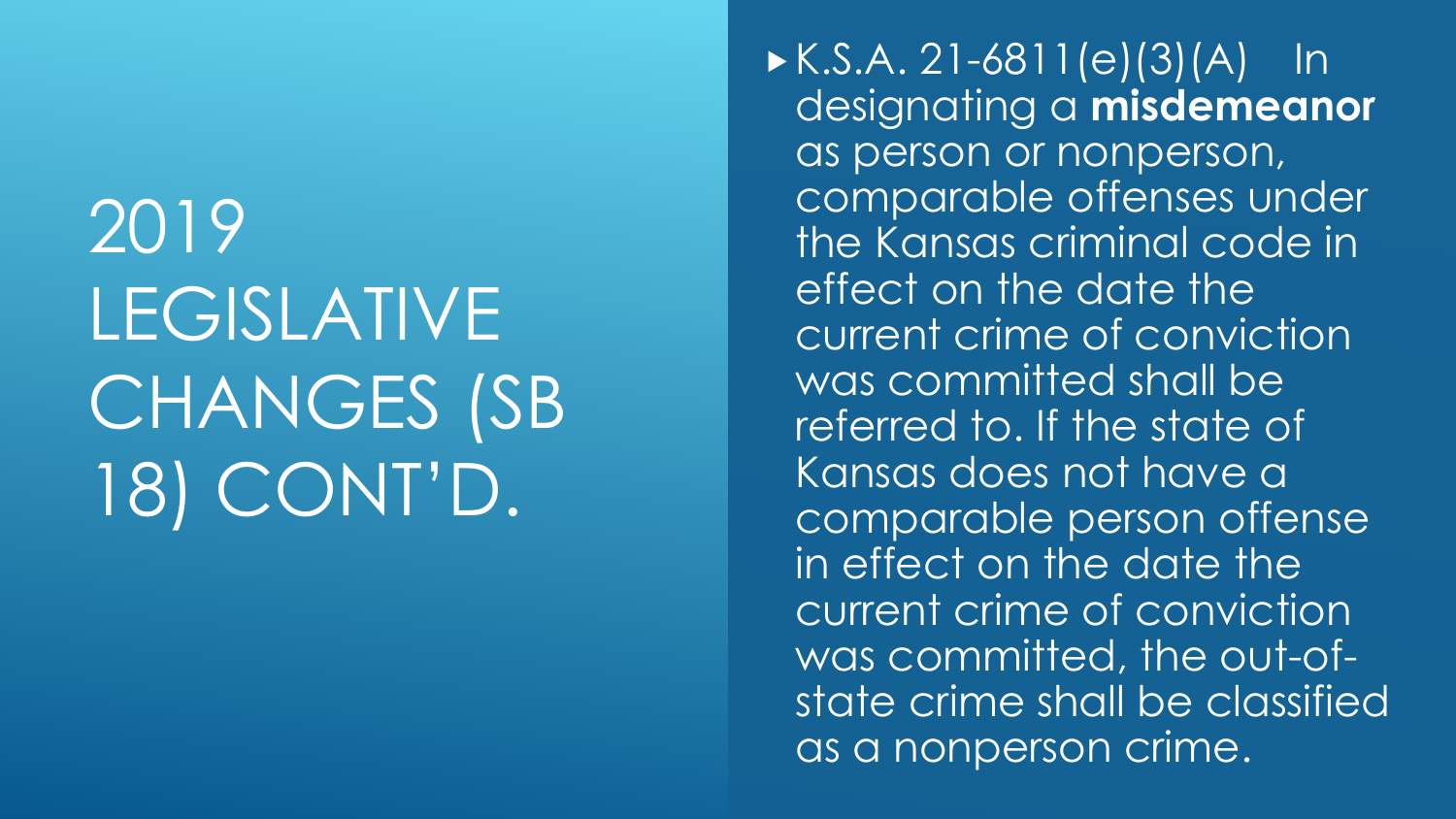### What Law Applies and When?



"The legality of a sentence is fixed at a discrete moment in time-the moment the sentence was pronounced. At that moment, a pronounced sentence is either legal or illegal according to then-existing law. " $\rightarrow$  What does that mean?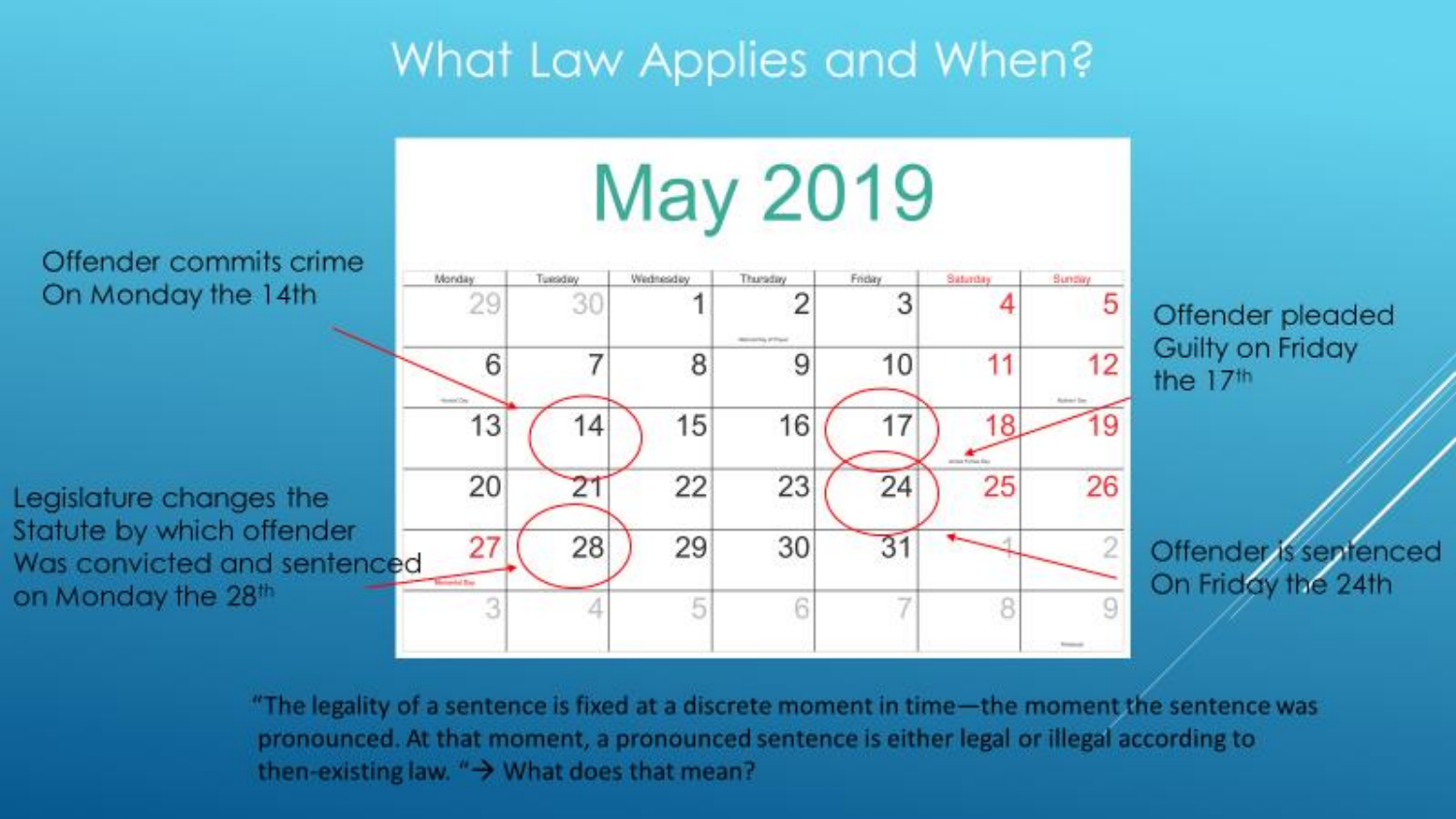

#### THE LAW THAT APPLIES TO A CRIMINAL CASE IS THE LAW THAT WAS IN EFFECT AT THE TIME OF THE CRIME!



- The criminal statutes and penalties that were in effect at the time that the crime occurred are controlling unless the Legislature explicitly gives retrospective effect to statutory changes made after the commission of the crime.
- A statute generally only operates prospectively unless: (1) the<br>language of the statute demonstrates the Legislature's clear intent that it operate retrospectively or (2) the statutory change is<br>procedural and does not prejudice the substantive rights of the parties.
- $\triangleright$  The penalty provisions of a criminal offense are substantive and therefore will only operate retrospectively if the statute's language expresses a clear legislative intent to do so.
- $\triangleright$  The prescription of a punishment for a criminal act is substantive, not procedural, law.

State v. Martin, 270 Kan. 603, 17 P.3d 344 (2001)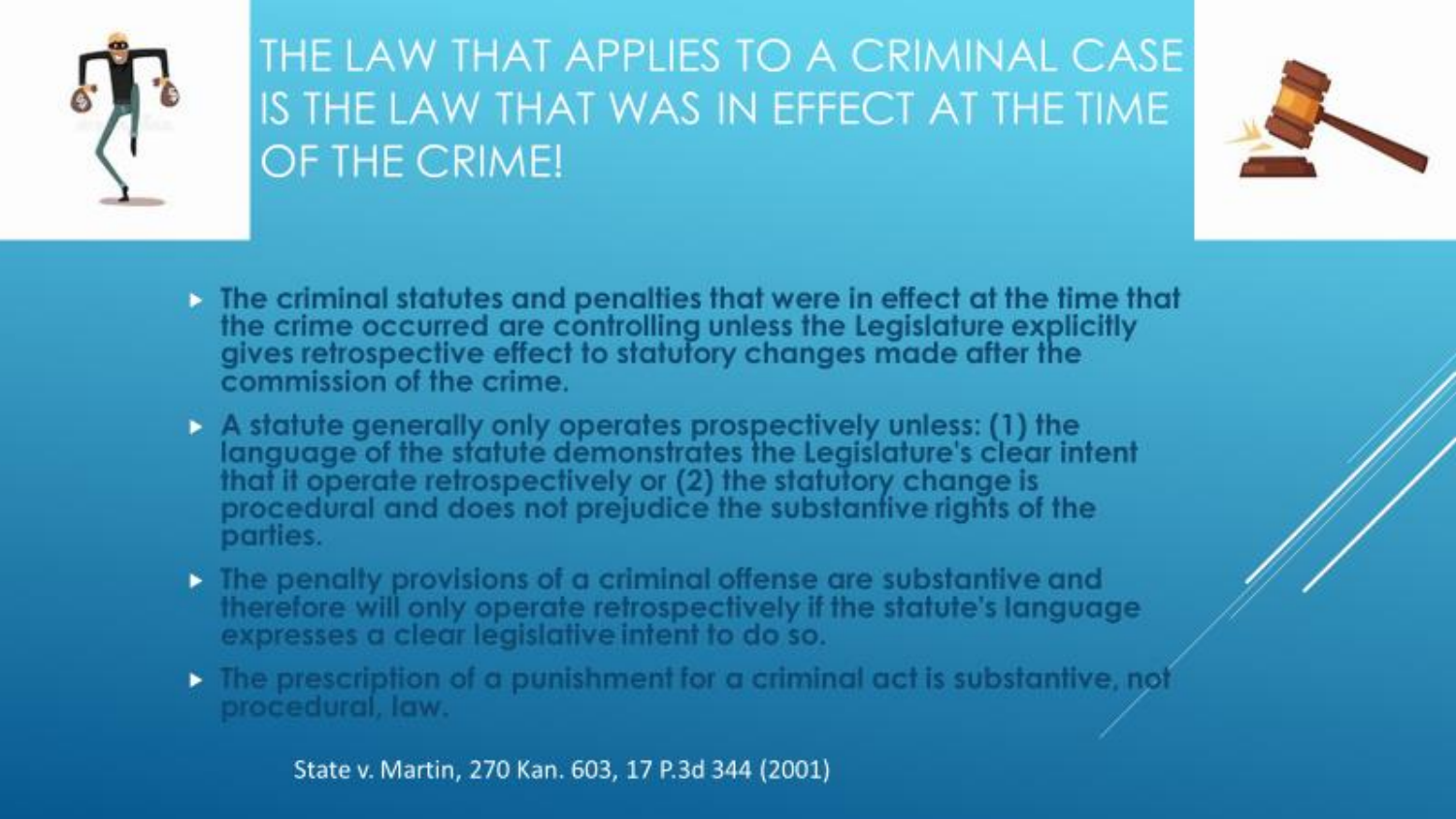## PRIOR BURGLARY CONVICTIONS

- $K.S.A. 2019 Supp. 21-6811(d)$
- Prior burglary adult convictions and juvenile adjudications will be scored for criminal history purposes as follows:
- $\blacktriangleright$  (1) As a prior person felony if the prior conviction or adjudication was classified as a burglary as defined in K.S.A. 21-3715(a), prior to its repeal, or K.S.A. 2019 Supp. 21-5807(a)(1), and amendments thereto.
- $\triangleright$  (2) As a prior nonperson felony if the prior conviction or adjudication was classified as a burglary as defined in K.S.A. 21-3715(b) or (c), prior to its repeal, or K.S.A. 2019 Supp. 21- 5807(a)(2) or (a)(3), and amendments thereto.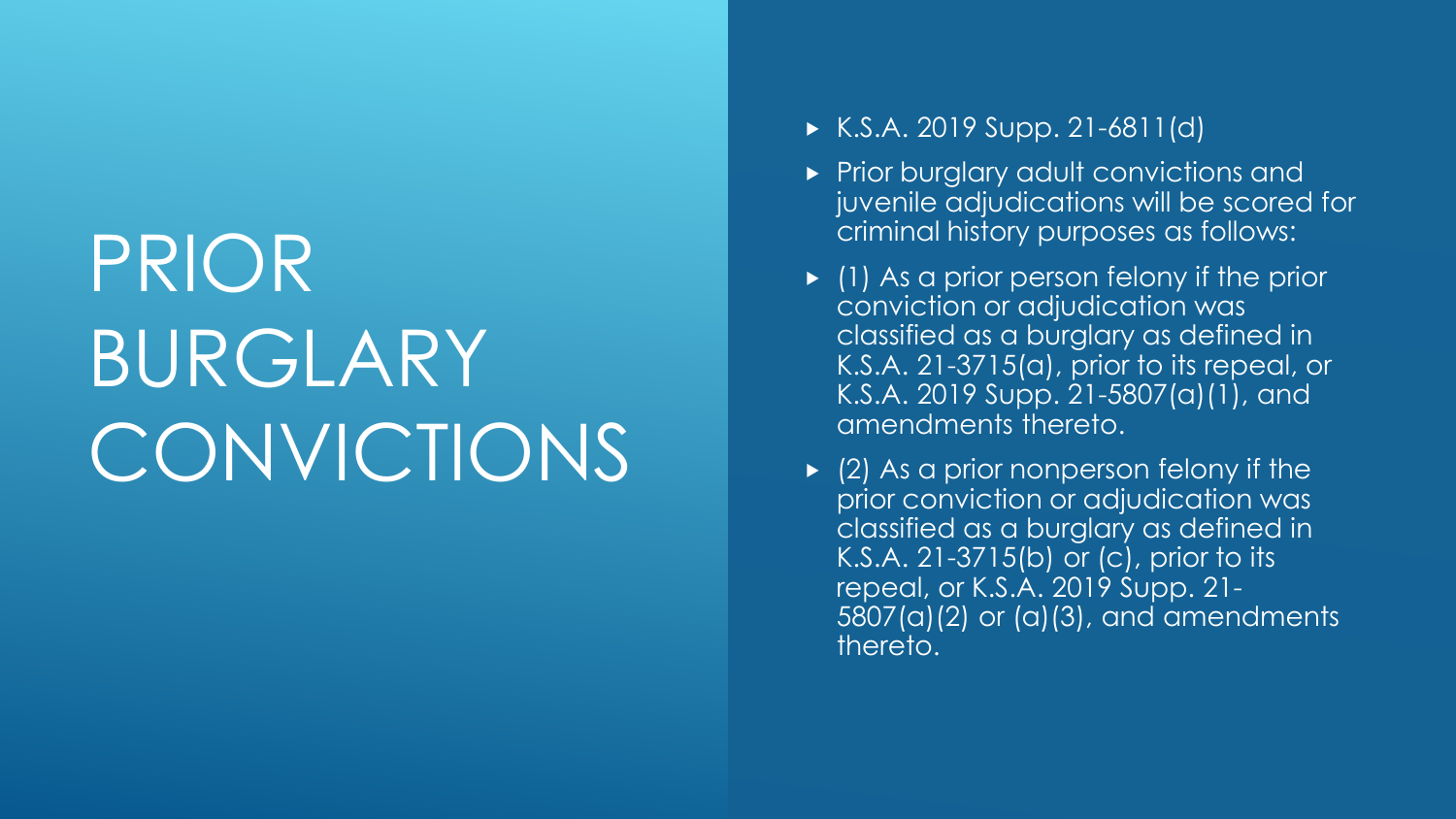## PRIOR BURGLARY CONVICTIONS CONT'D.

- $K.S.A. 2019 Supp. 21-6811(d)$
- Burglary is, without authority, entering into or remaining within any:
- **PERSON** (1) K.S.A. 2019 Supp. 21- 5807(a)(1) Dwelling, with intent to commit a felony, theft or sexually motivated crime therein
- **NON-PERSON** (2) K.S.A. 2019 Supp. 21- 5807(a)(2) or (a)(3)
	- ▶ (2) building, manufactured home, mobile home, tent or other structure which is not a dwelling, with intent to commit a felony, theft or sexually motivated crime therein; or
	- (3) vehicle, aircraft, watercraft, railroad car or other means of conveyance of persons or property, with intent to commit a felony, theft or sexually motivated crime therein.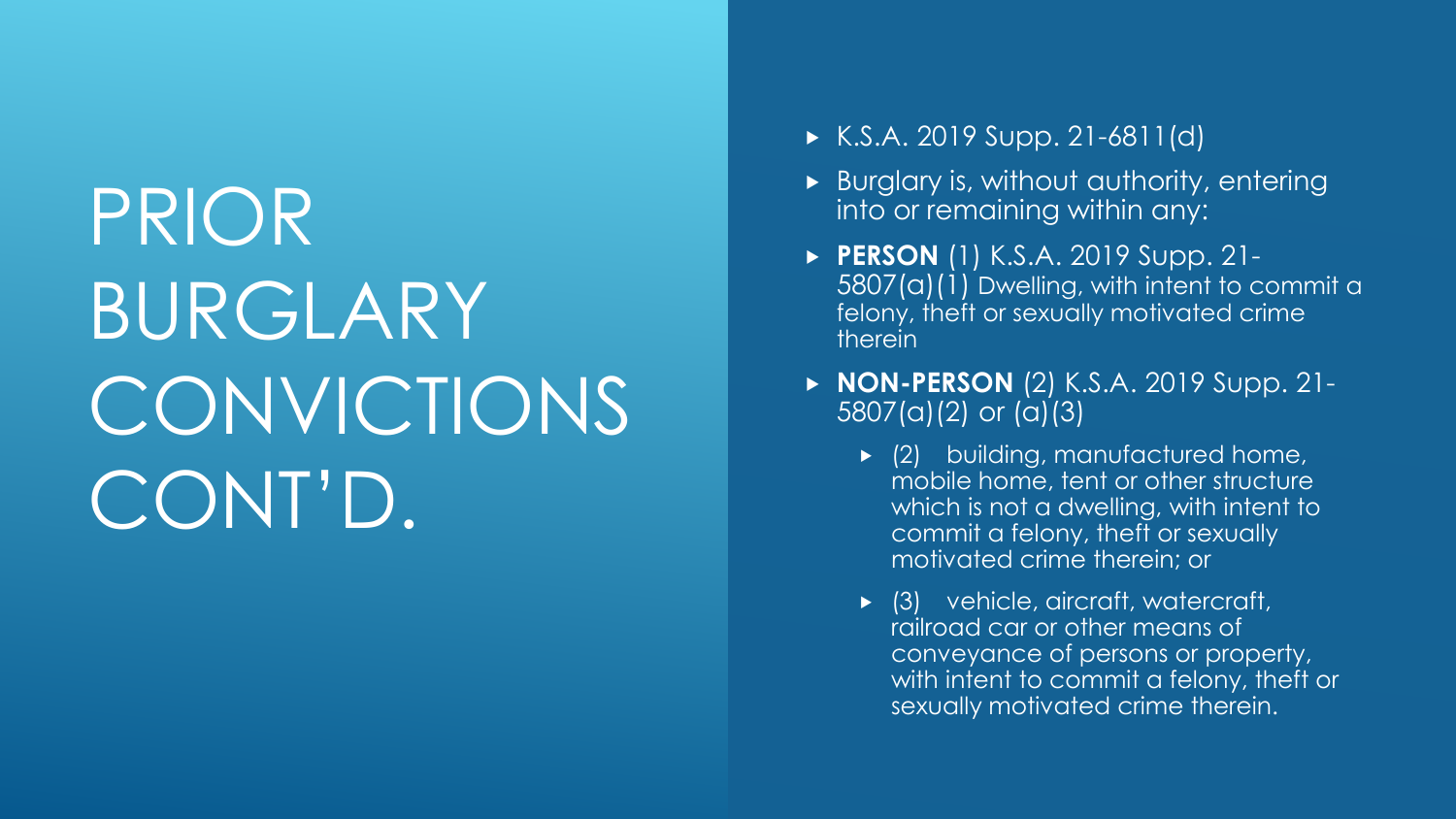### STATE V. DICKEY

- 301 Kan. 1018, 350 P.3d 1054 (2015)(*Dickey I*)
- Dickey had a prior in state 1992 burglary adjudication
- When he was convicted of the prior burglary, there was no dwelling requirement
- Prior burglary convictions are specifically controlled by statute
- **> "Determining whether Dickey's prior burglary involved a dwelling** would necessarily involve judicial factfinding that goes beyond merely finding the existence of a prior conviction or the statutory elements constituting that prior conviction. Accordingly, we agree with the Court of Appeals that classifying Dickey's prior burglary adjudication as a person felony violates his constitutional rights as described under Descamps and Apprendi." *Id.* at 1021.
- Thus, prior adjudication must be scored as NPF. See *id*.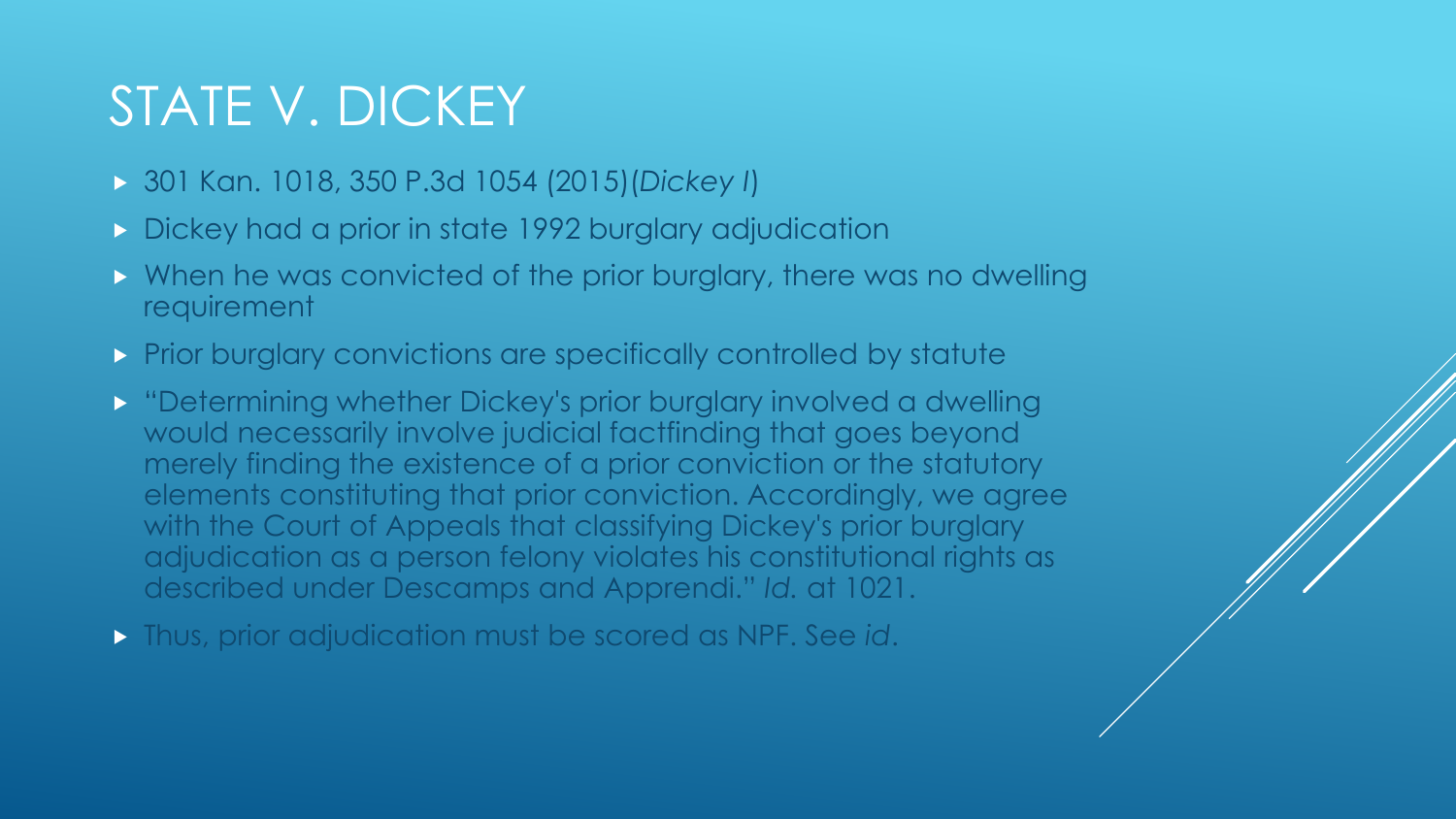#### **CATEGORICAL APPROACH**

statute forming the basis of the defendant's prior conviction contains a single set of elements constituting the crime. [nondivisible statute]

A sentencing court cannot look beyond elements of prior statute to compare to comparable crime in Kansas.

#### **MODIFIED CATEGORICAL APPROACH**

Statute forming the basis of the defendant's prior conviction contains multiple, alternate versions of the crime [divisible statute]

At least one of the versions matches the elements of the comparable crime in KS.

Sentencing court can look beyond the elements of the statute and examine a limited class of documents to determine which of a statute's alternative elements should be compared to the current KS offense.

Documents include charging documents, plea agreements, jury instructions, verdict forms, and transcripts from plea colloquies as well as findings of fact and conclusions of law from a bench trial.

**See** *State v. Dickey***, 301 Kan. 1018, 1037-1039, 350 P.3d 1054 (2015)(Dickey I)**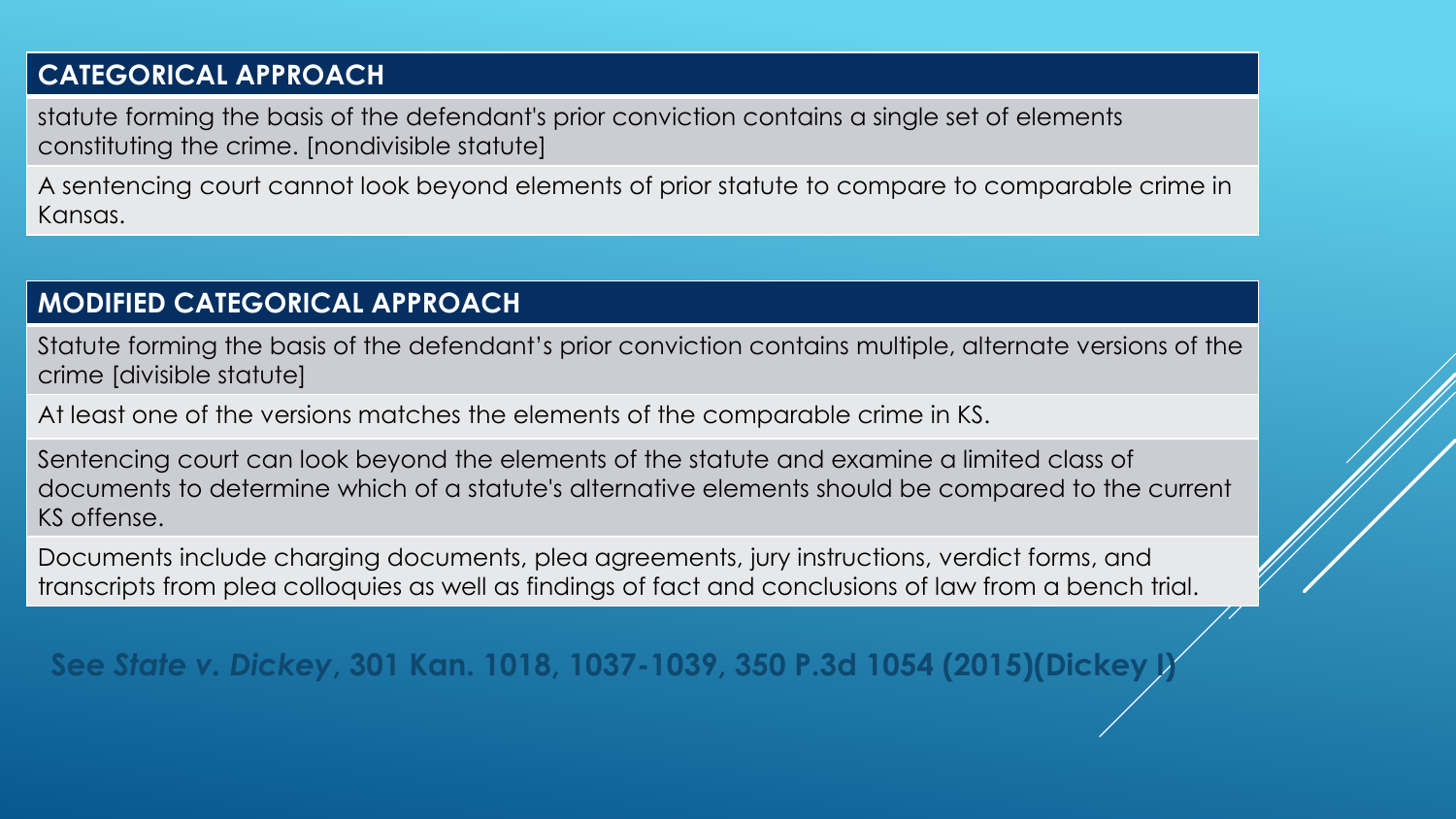#### **If the burglary statute that the defendant was** previously convicted under, lacks the element of a dwelling, the convictions would then require a prohibited judicial finding that the "structures" burglarized are dwellings. Because that finding goes beyond merely identifying the statutory elements of the prior burglary conviction, it is prohibited by *Descamps* and *Apprendi*, as applied in *Dickey*. See *State v. Tonge*, No. 119,543, 2019 WL 4383304 at \*5 (Kan.App. 2019)(unpublished opinion).

STATE V. DICKEY CONT'D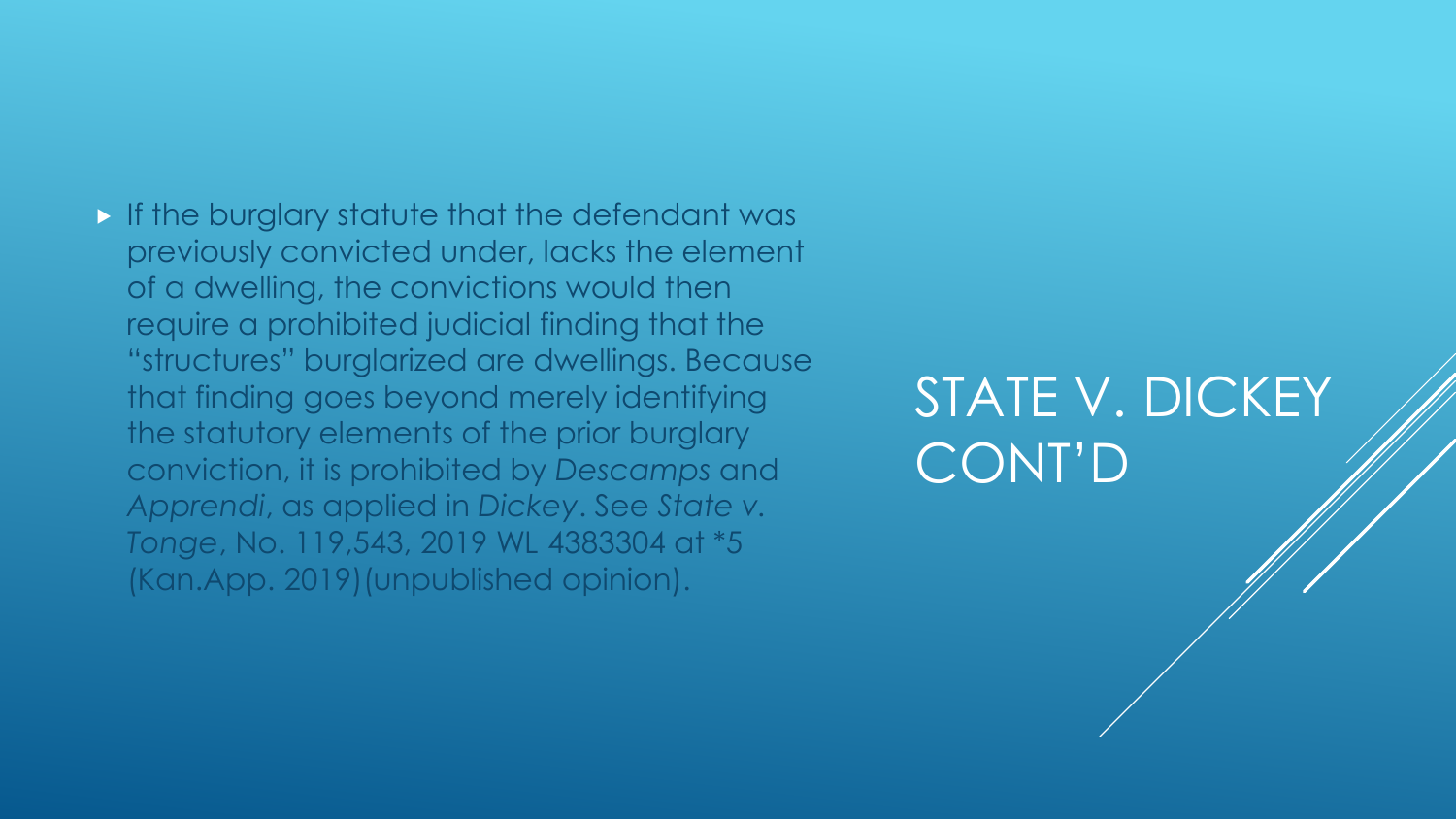### DICKEY APPLIED IN STATE V. MARSHALL

- Defendant was sentenced in his current crime during the brief window when residential burglaries were treated as non-person felonies.
- He tried to say that *Keel* applies, and thus, his 5 prior burglaries should all be treated as NPF
- **The classification of prior burglaries is controlled specifically by statute,** not *Keel*. See *State v. Marshall*, No. 119,710, 2019 WL 5849911 at \*6 (Kan.App.2019)(unpublished opinion).
- **THEREF** Therefore, for a defendant convicted under the post-KSGA burglary statutes—in which "dwelling" is included as an element of the offense the district court does not engage in impermissible judicial fact-finding when it classifies the defendant's prior residential burglary conviction as a person felony under K.S.A. 2018 Supp. 21-6811(d)(1) **as long as it is clear from the record the defendant was convicted under the section of the burglary statute in which "dwelling" is an essential element of the offense**." *Id*. at \*7.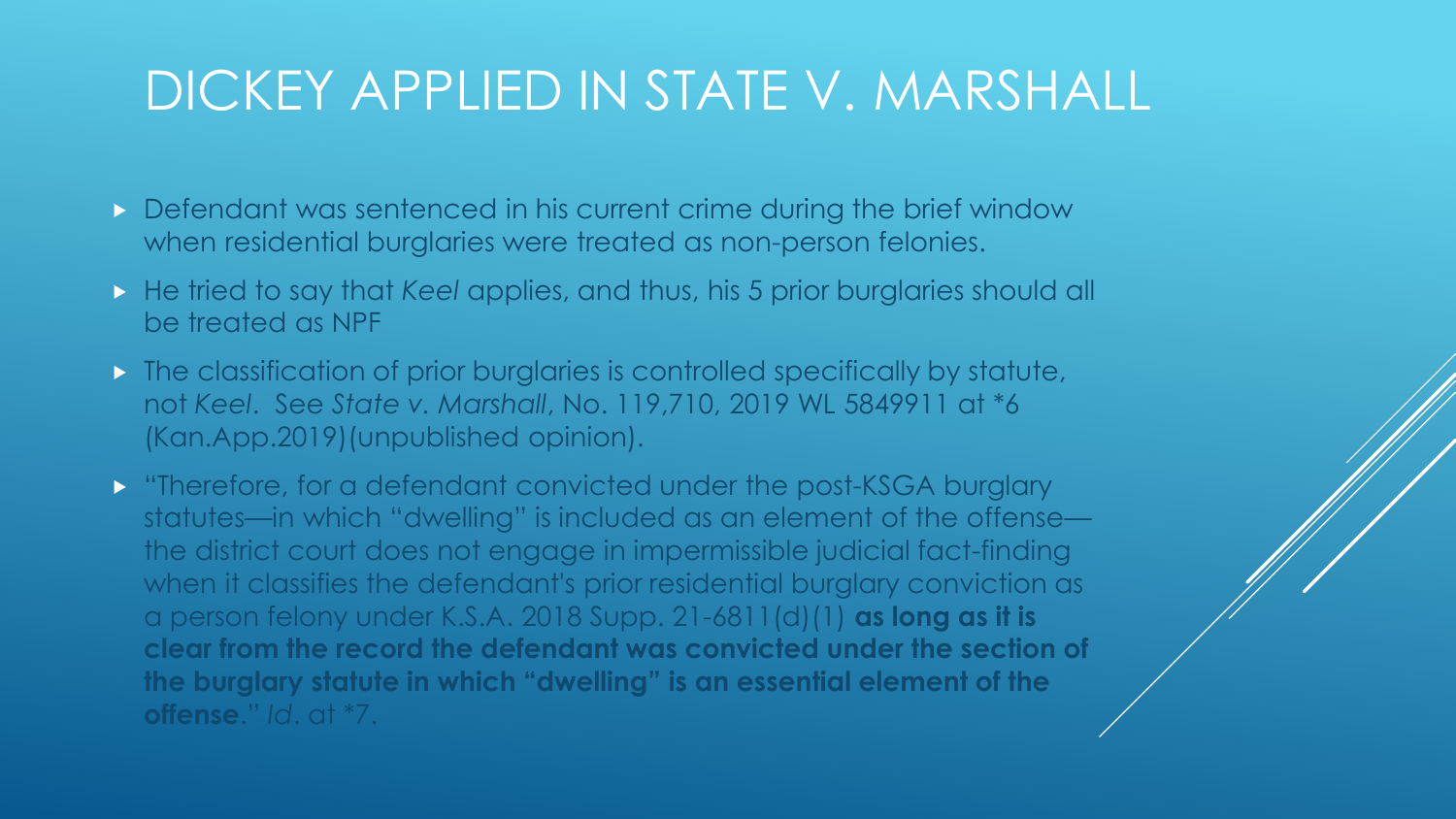# DUI PRIORS – OUT OF STATE CONVICTIONS

- ▶ Out of state convictions can be counted in determining whether the DUI conviction is the second, third, fourth or greater. This applies to DUI and Commercial DUI.
- For the purposes of determining whether an offense is comparable, the following shall be considered: 1. The name of the out-of-jurisdiction offense; 2. The elements of the out-of-jurisdiction offense; and 3. Whether the out-ofjurisdiction offense prohibits similar conduct to the conduct prohibited by the closest approximate Kansas offense. K.S.A. 2019 Supp. 8-1567(j) and K.S.A. 2019 Supp. 8- 2,144(o).
- ▶ Reminder: Criminal history, except as provided in each specific statute for determining whether the crime is the second, third, fourth or subsequent such offense, is not relevant to the punishment for nongrid offenses.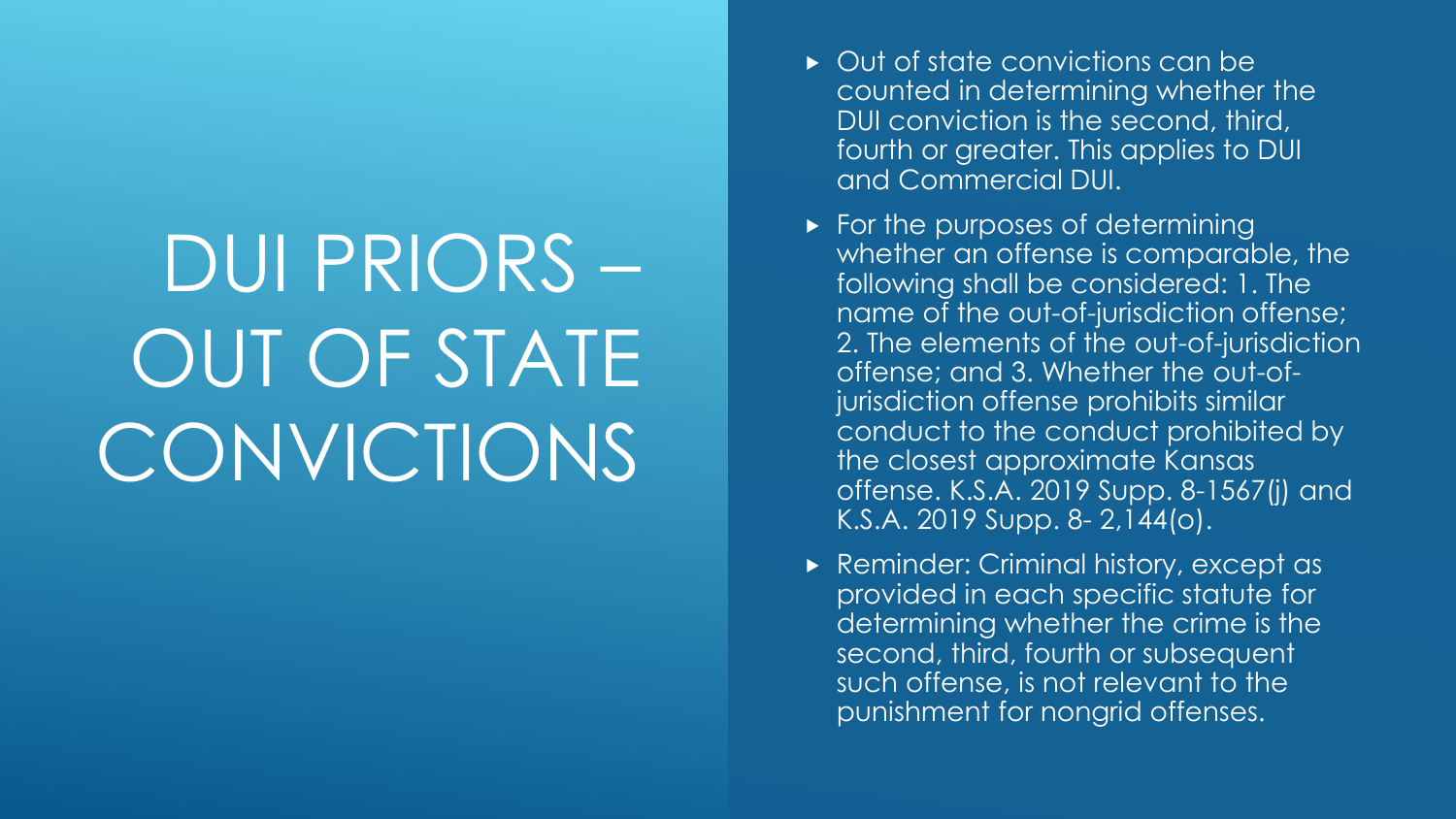## REMINDERS

#### **DRMS AND LAMINATES ARE AVAILABLE TO ORDER!**

NOW ACCEPTING CREDIT CARDS https://www.sentencing.ks.gov **Next Webinar June 3rd @ 11:00**